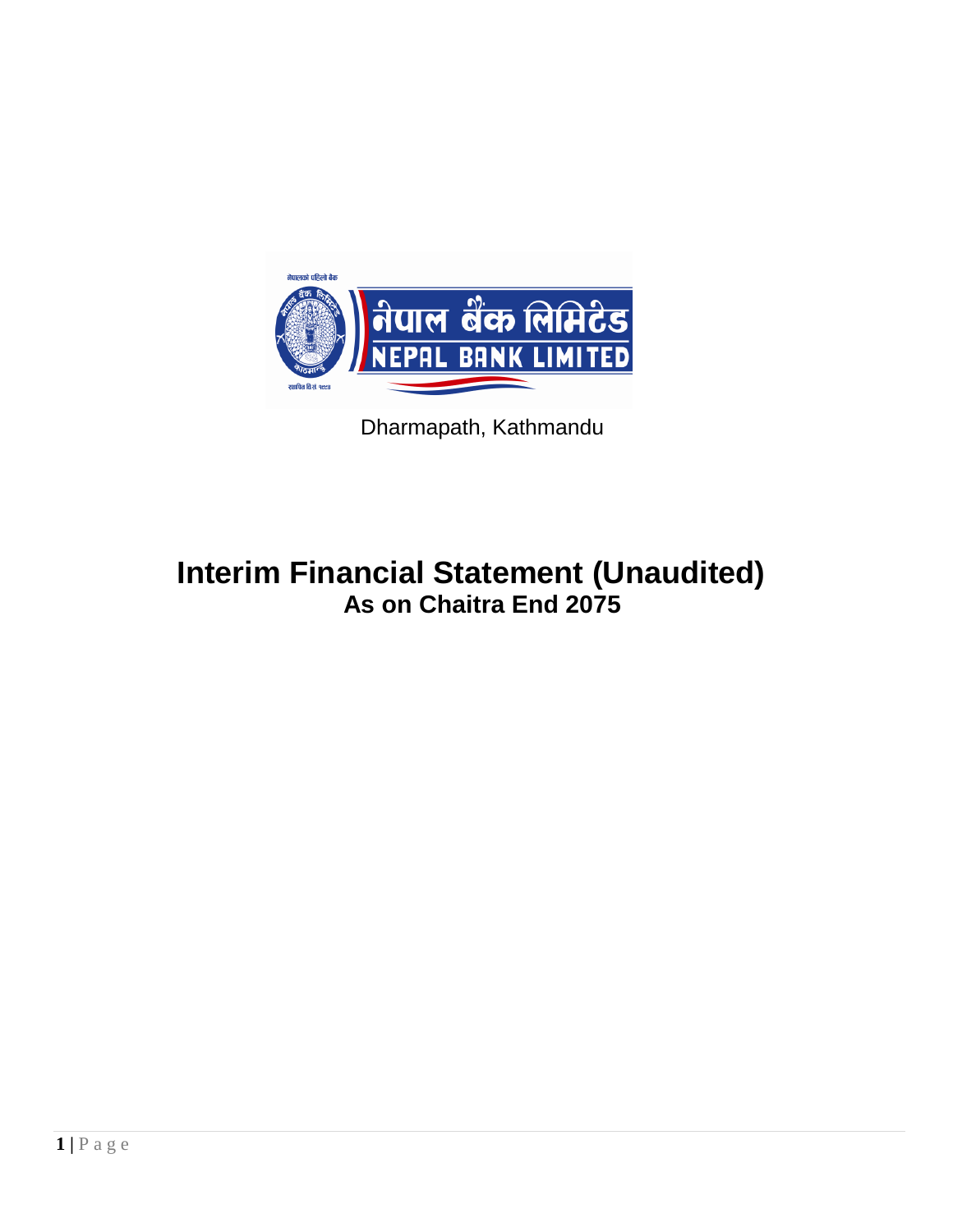

#### **Dharmapath, Kathmandu Condensed Statement of Financial Position (Quarterly) As on Quarter ended Chaitra, 2075 (Mid April of 2019)**

|                                                 |                            | <b>Figures in NPR</b>                           |  |
|-------------------------------------------------|----------------------------|-------------------------------------------------|--|
| <b>Assets</b>                                   | <b>This Quarter Ending</b> | <b>Immediate Previous</b><br><b>Year Ending</b> |  |
| Cash and cash equivalent                        | 6,944,234,751              | 5,780,881,927                                   |  |
| Due from Nepal Rastra Bank                      | 3,292,505,021              | 6,283,655,201                                   |  |
| Placement with Bank and Financial Institutions  | 4,912,800,000              | 2,965,493,254                                   |  |
| Derivative Financial Instruments                | 88,984,882                 | 18,628,000                                      |  |
| <b>Other Trading Assets</b>                     |                            |                                                 |  |
| Loan and advances to B/FIs                      | 3,147,417,956              | 2,739,470,887                                   |  |
| Loan and Advances to Customers                  | 88, 191, 220, 541          | 75,556,510,557                                  |  |
| <b>Investment Securities</b>                    | 14,336,005,812             | 16,247,773,730                                  |  |
| <b>Current Tax Assets</b>                       | 876,721,982                | 521,831,458                                     |  |
| <b>Investment in Subsidiaries</b>               |                            |                                                 |  |
| <b>Investment in Associates</b>                 |                            |                                                 |  |
| <b>Investment Property</b>                      | 96,975,963                 | 87,007,182                                      |  |
| Property and Equipment                          | 11,723,622,262             | 11,638,330,831                                  |  |
| Goodwill and Intangible assets                  | 21,425,414                 | 14,244,254                                      |  |
| <b>Deferred Tax Assets</b>                      |                            |                                                 |  |
| <b>Other Assets</b>                             | 13,631,533,335             | 11,613,373,760                                  |  |
| <b>Total Assets</b>                             | 147, 263, 447, 917         | 133,467,201,041                                 |  |
| <b>Liabilities</b>                              |                            |                                                 |  |
| Due to Bank and Financial Institutions          | 306,746,851                | 290,652,430                                     |  |
| Due to Nepal Rastra Bank                        | 49,177,307                 | 34,524,946                                      |  |
| Derivative Financial Instrument                 |                            |                                                 |  |
| Deposits from Customers                         | 105,632,627,079            | 99,540,725,763                                  |  |
| Borrowings                                      |                            | 109,500,000                                     |  |
| <b>Current Tax Liabilities</b>                  |                            |                                                 |  |
| Provisions                                      | 63,277,906                 | 63,277,906                                      |  |
| <b>Deferred Tax Liabilities</b>                 | 3,132,310,790              | 3,226,453,306                                   |  |
| <b>Other Liabilities</b>                        | 8,207,672,769              | 7,230,072,524                                   |  |
| Debt securities issued                          |                            |                                                 |  |
| <b>Subordinated Liabilities</b>                 |                            |                                                 |  |
| <b>Total Liabilities</b>                        | 117,391,812,702            | 110,495,206,875                                 |  |
| <b>Equity</b>                                   |                            |                                                 |  |
| <b>Share Capital</b>                            | 9,811,148,000              | 8,042,662,200                                   |  |
| <b>Share Premium</b>                            | 3,262,810,756              | 132,836,801                                     |  |
| <b>Retained Earnings</b>                        | 1,186,621,622              | (437, 190, 857)                                 |  |
| Reserves                                        | 15,611,054,836             | 15,233,686,022                                  |  |
| Total equity attributable to equity holders     | 29,871,635,214             | 22,971,994,166                                  |  |
|                                                 |                            |                                                 |  |
|                                                 |                            |                                                 |  |
| Non-controlling interest<br><b>Total Equity</b> | 29,871,635,214             | 22,971,994,166                                  |  |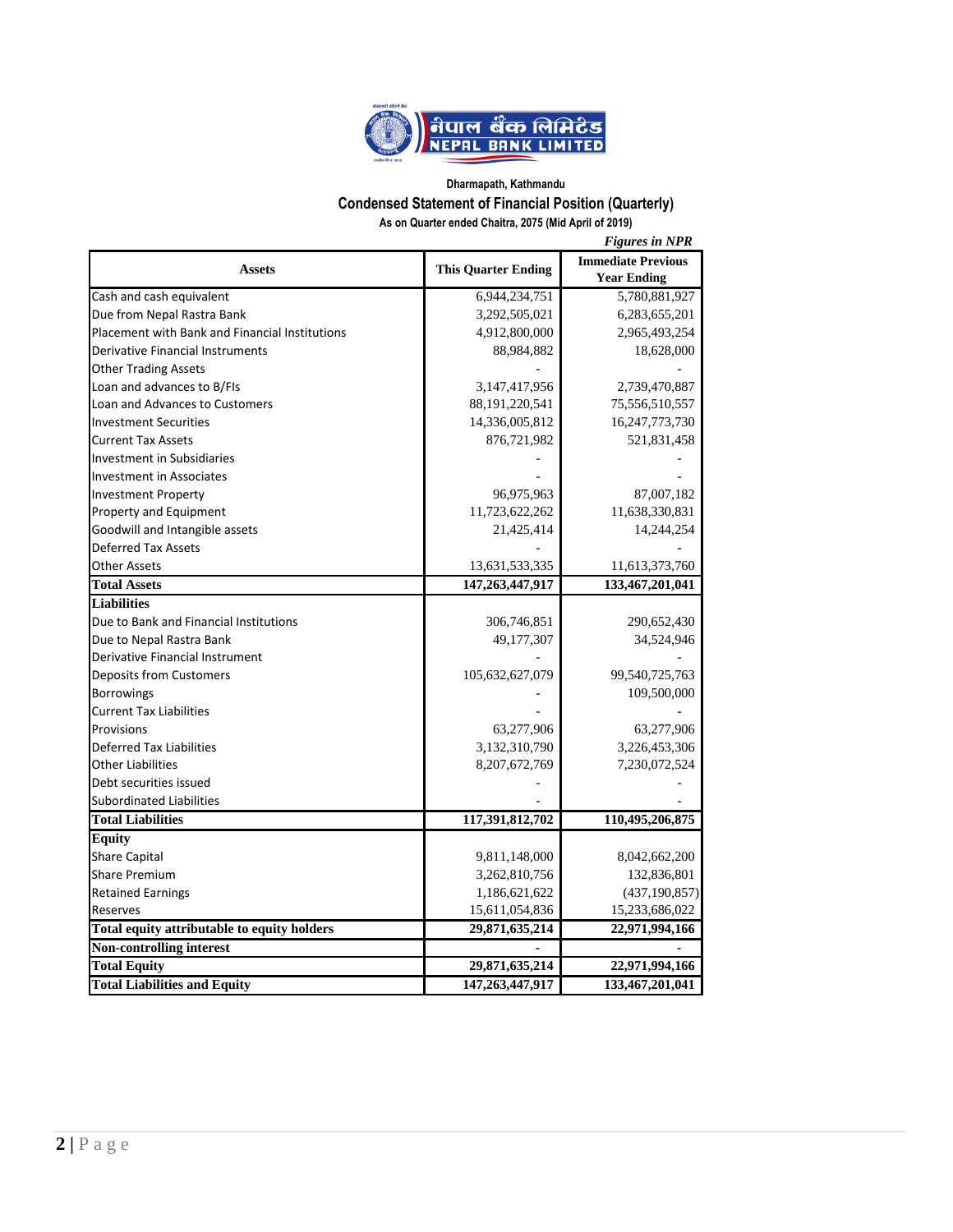|                                                         | <b>Condensed Statement of Profit or Loss</b> |                                    |                          |                                    |  |  |  |
|---------------------------------------------------------|----------------------------------------------|------------------------------------|--------------------------|------------------------------------|--|--|--|
|                                                         | For the Quarter ended Chaitra 2075           |                                    |                          |                                    |  |  |  |
|                                                         |                                              |                                    |                          | <b>Figures in NPR</b>              |  |  |  |
|                                                         | <b>Current Year</b>                          |                                    |                          | <b>Previous Year Corresponding</b> |  |  |  |
| <b>Particulars</b>                                      | <b>This Quarter</b>                          | <b>Up to This Quarter</b><br>(YTD) | <b>This Quarter</b>      | <b>Up to This</b><br>Quarter (YTD) |  |  |  |
| Interest Income                                         | 2,573,422,905                                | 7,576,021,705                      | 2,320,149,672            | 6,568,946,795                      |  |  |  |
| Interest expense                                        | 1,015,416,455                                | 2,850,766,321                      | 705,371,892              | 2,013,839,556                      |  |  |  |
| <b>Net interest income</b>                              | 1,558,006,450                                | 4,725,255,384                      | 1,614,777,779            | 4,555,107,239                      |  |  |  |
| <b>Fees and Commission Income</b>                       | 167,668,645                                  | 754,510,027                        | 421,437,304              | 821,939,603                        |  |  |  |
| <b>Fees and Commission Expense</b>                      | 25,713,800                                   | 65,736,497                         | 20,328,074               | 55,888,800                         |  |  |  |
| Net fee and commission income                           | 141,954,845                                  | 688,773,531                        | $\overline{401,109,230}$ | 766,050,803                        |  |  |  |
| Net interest, fee and commission income                 | 1,699,961,296                                | 5,414,028,915                      | 2,015,887,009            | 5,321,158,042                      |  |  |  |
| Net trading income                                      | 97,622,368                                   | 244,651,111                        | 49,365,747               | 140,111,306                        |  |  |  |
| Other operating income                                  | 30,687,238                                   | 163,952,528                        | 17,906,906               | 614,977,241                        |  |  |  |
| <b>Total operating income</b>                           | 1,828,270,902                                | 5,822,632,554                      | 2,083,159,662            | 6,076,246,589                      |  |  |  |
| Impairment charge/(reversal) for loans and other losses | 244,102,050                                  | 425,763,641                        | (48, 516, 911)           | (55, 306, 279)                     |  |  |  |
| Net operating income                                    | 1,584,168,852                                | 5,396,868,913                      | 2,131,676,573            | 6,131,552,868                      |  |  |  |
| <b>Operating Expenses</b>                               |                                              |                                    |                          |                                    |  |  |  |
| Personnel Expense                                       | 671,513,200                                  | 1,896,102,844                      | 757,999,471              | 2,163,234,011                      |  |  |  |
| <b>Other Operating Expense</b>                          | 63,631,537                                   | 282,210,924                        | 32,732,870               | 282,571,831                        |  |  |  |
| Depreciation and Amortization                           | 38,152,520                                   | 95,192,962                         | 23,601,838               | 69,138,708                         |  |  |  |
| <b>Operating profit</b>                                 | 810, 871, 594                                | 3,123,362,184                      | 1,317,342,395            | 3,616,608,319                      |  |  |  |
| Non operating Income                                    | 14,598,364                                   | 75,676,635                         | 10,185,199               | 51,308,242                         |  |  |  |
| Non operating expense                                   |                                              |                                    |                          |                                    |  |  |  |
| Profit before Income tax                                | 825,469,958                                  | 3,199,038,818                      | 1,327,527,594            | 3,667,916,560                      |  |  |  |
| Income tax Expenses                                     |                                              |                                    |                          |                                    |  |  |  |
| <b>Current Tax</b>                                      | 230,792,886                                  | 942,863,544                        | 398,258,278              | 1,100,188,668                      |  |  |  |
| Deferred Tax                                            | 10,598,433                                   | 10,598,433                         |                          |                                    |  |  |  |
| Profit/(loss) for the period                            | 584,078,639                                  | 2,245,576,841                      | 929,269,316              | 2,567,727,892                      |  |  |  |

#### **Notes to Financial Statement**

1 These figures may vary with the audited figures at the instance of external auditor and regulator.

- 2 Above financials are prepared in accordance with NRB Circular no 19/075/76 Interim Financial Report dated 2075/11/14.
- 3 Figures have been regrouped and rearranged wherever necessary.
- 4 Loans and advances consist of interest receivable and have been presented in net of any impairment charges. Impairment charge on loans and advances have been taken as calulated as per NRB directives using carve out no. 5 issued by Chartered Accountants of Nepal (ICAN) being higher of impairment charge calculated as per NAS 39.
- 5 Loans and advances to customers include loan to customers and Loan to Employee which have been measured at amortised cost.
- 6 Corresponding Previous Year figures have been presented using the carve out no. 4 issued by the Institute of Chartered Accountants of Nepal (ICAN) for NAS - 34 Interim Financial Reporting. Those corresponding figure previously reported has been reclassified into appropriate NFRS classification (However, no remeasurement from previous GAAP to NFRS has been made).Therefore these corresponding quarter comparative figures may differ from published financial as on that quarter.
- 7 Share issue expenses incurred while issuing Further Public Offering (FPO) at premium have been adjusted with share premium collected.
- 8 The provision for Gratuity and Pension for current quarter and corresponding quarter of previous year has been provided for as per the existing Employee Bylaws of the bank. The actual liability estimated through Actuarial Valuation at year end may differ after such valuation.
- 9 Personnel expenses include employee benefit expenses for amortisation of subsidized loan to employees and Bonus which is calculated at the rate of 5% on Profit after bonus before tax of the quarter.
- 10 NFRS adjustments which are subject to regulatory adjustments as per NRB directives have been shown as regulatory adjustments.
- 11 Other Comprehensive income includes the fair value changes of Investment net of tax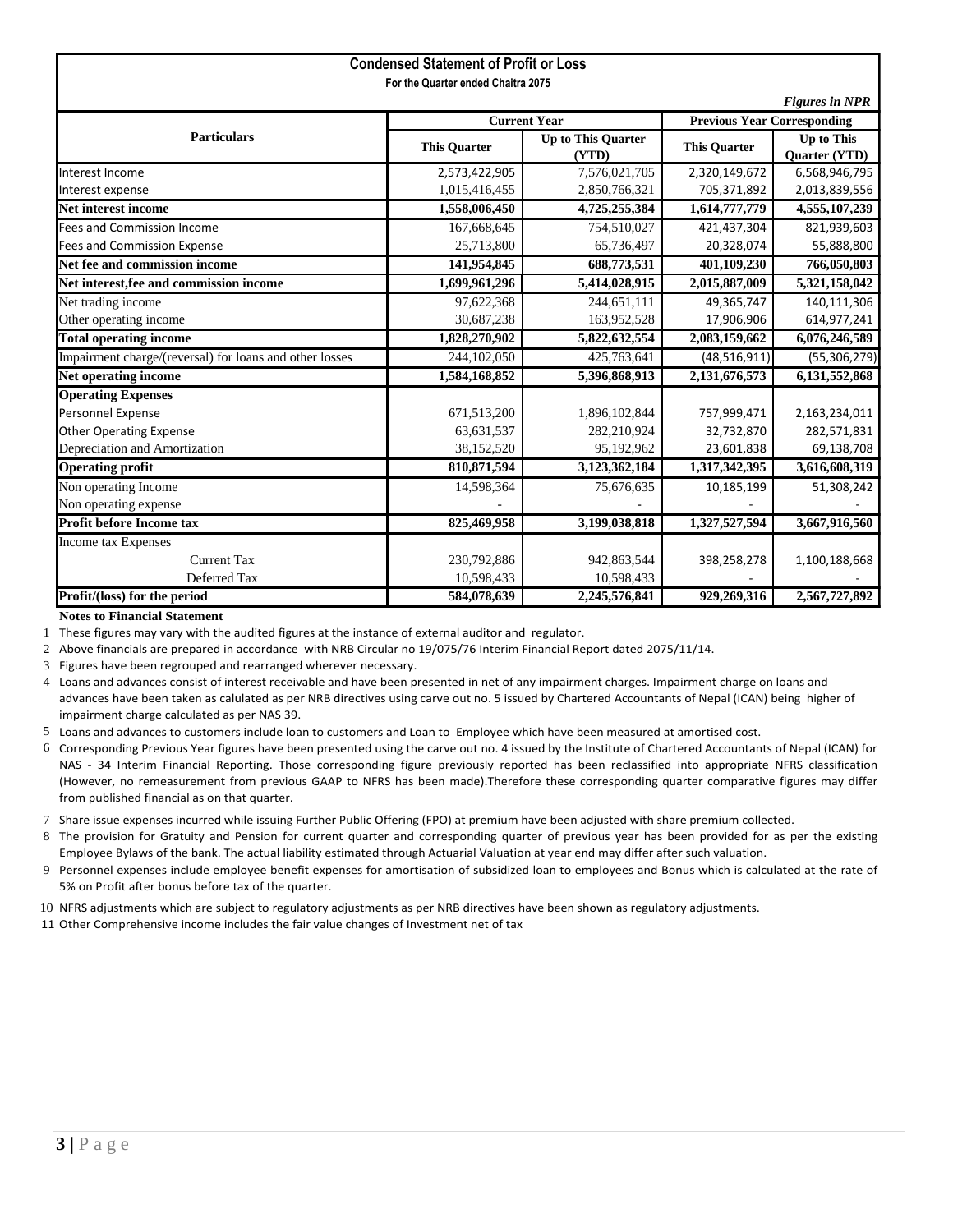

# **Statement of Comprehensive Income**

|   |                                                                                          |                          |                                    |                     | <b>Figures in NPR</b>              |
|---|------------------------------------------------------------------------------------------|--------------------------|------------------------------------|---------------------|------------------------------------|
|   |                                                                                          |                          | <b>Current Year</b>                |                     | <b>Previous Year Corresponding</b> |
|   | <b>Particulars</b>                                                                       | <b>This Quarter</b>      | <b>Up to This</b><br>Quarter (YTD) | <b>This Quarter</b> | Up to This Quarter<br>(YTD)        |
|   | <b>Profit or Loss for the Period</b>                                                     | 584,078,639              | 2,245,576,841                      | 929,269,316         | 2,567,727,892                      |
|   | <b>Other Comprehensive Income</b>                                                        |                          |                                    |                     |                                    |
|   | Items that will not be reclassified to Profit or Loss                                    |                          |                                    |                     |                                    |
|   | Gains / (Losses) from investment in equity instruments measured at fair value            | (248,007,871)            | (349, 136, 496)                    |                     |                                    |
|   | Gains / (Losses) on revaluation                                                          |                          |                                    |                     |                                    |
|   | Actuarial Gains / (Losses) on defined benefit plans                                      |                          |                                    |                     |                                    |
|   | Income tax relating to above items                                                       | 74,402,361               | 104,740,949                        |                     |                                    |
|   | Net other Comprehensive Income that will not be reclassified to Profit or Loss           | (173, 605, 510)          | (244, 395, 547)                    | ä,                  |                                    |
| b | Items that are or may be reclassified to Profit or Loss                                  |                          |                                    |                     |                                    |
|   | Gains (Losses) on cash flow hedge                                                        |                          |                                    |                     |                                    |
|   | Exchange gains (Losses) (arising from translating financial assets of foreign operation) |                          |                                    |                     |                                    |
|   | Income tax relating to above items                                                       | $\overline{\phantom{a}}$ | $\overline{\phantom{a}}$           |                     |                                    |
|   | Net other Comprehensive Income that are or may be reclassified to Profit or Loss         | $\blacksquare$           | $\blacksquare$                     |                     | $\blacksquare$                     |
|   | Share of other comprehensive income of associate accounted as per equited method         |                          |                                    |                     |                                    |
|   | Other Comprehensive income for the period, net of income tax                             | (173, 605, 510)          | (244, 395, 547)                    |                     |                                    |
|   | <b>Total Comprehensive income for the period</b>                                         | 410,473,129              | 2,001,181,293                      | 929,269,316         | 2,567,727,892                      |
|   | Profit attributable to:                                                                  |                          |                                    |                     |                                    |
|   | Equity shareholder of the bank                                                           | 410,473,129              | 2,001,181,293                      | 929,269,316         | 2,567,727,892                      |
|   | Non controlling interest                                                                 |                          |                                    |                     |                                    |
|   | <b>Total</b>                                                                             | 410,473,129              | 2,001,181,293                      | 929,269,316         | 2,567,727,892                      |
|   | Earning Per share                                                                        |                          |                                    |                     |                                    |
|   | <b>Basic Earning Per Share</b>                                                           |                          | 22.89                              |                     | 31.93                              |
|   | Annualized Basic Earning Per Share                                                       |                          | 30.52                              |                     | 42.57                              |
|   | Diluted earning per share                                                                |                          | 30.52                              |                     | 42.57                              |
|   | <b>Ratio as per NRB Directives</b>                                                       |                          |                                    |                     |                                    |
|   | Ratios as per NRB Directives                                                             |                          |                                    |                     |                                    |
|   | Capital fund to RWA                                                                      |                          | 17.02%                             |                     | 18.02%                             |
|   | Non-Performing Loan (NPL) to total loan                                                  |                          | 2.71%                              |                     | 2.91%                              |
|   | Total Loan Loss provision to Total NPL                                                   |                          | 118.30%                            |                     | 108.77%                            |
|   | Cost of Funds                                                                            |                          | 4.11%                              |                     | 2.97%                              |
|   | Credit to Deposit Ratio                                                                  |                          | 74.32%                             |                     | 76.48%                             |
|   | <b>Base Rate</b>                                                                         |                          | 6.92%                              |                     | 7.11%                              |
|   | <b>Interest Rate Spread</b>                                                              |                          | 5.50%                              |                     | 4.99%                              |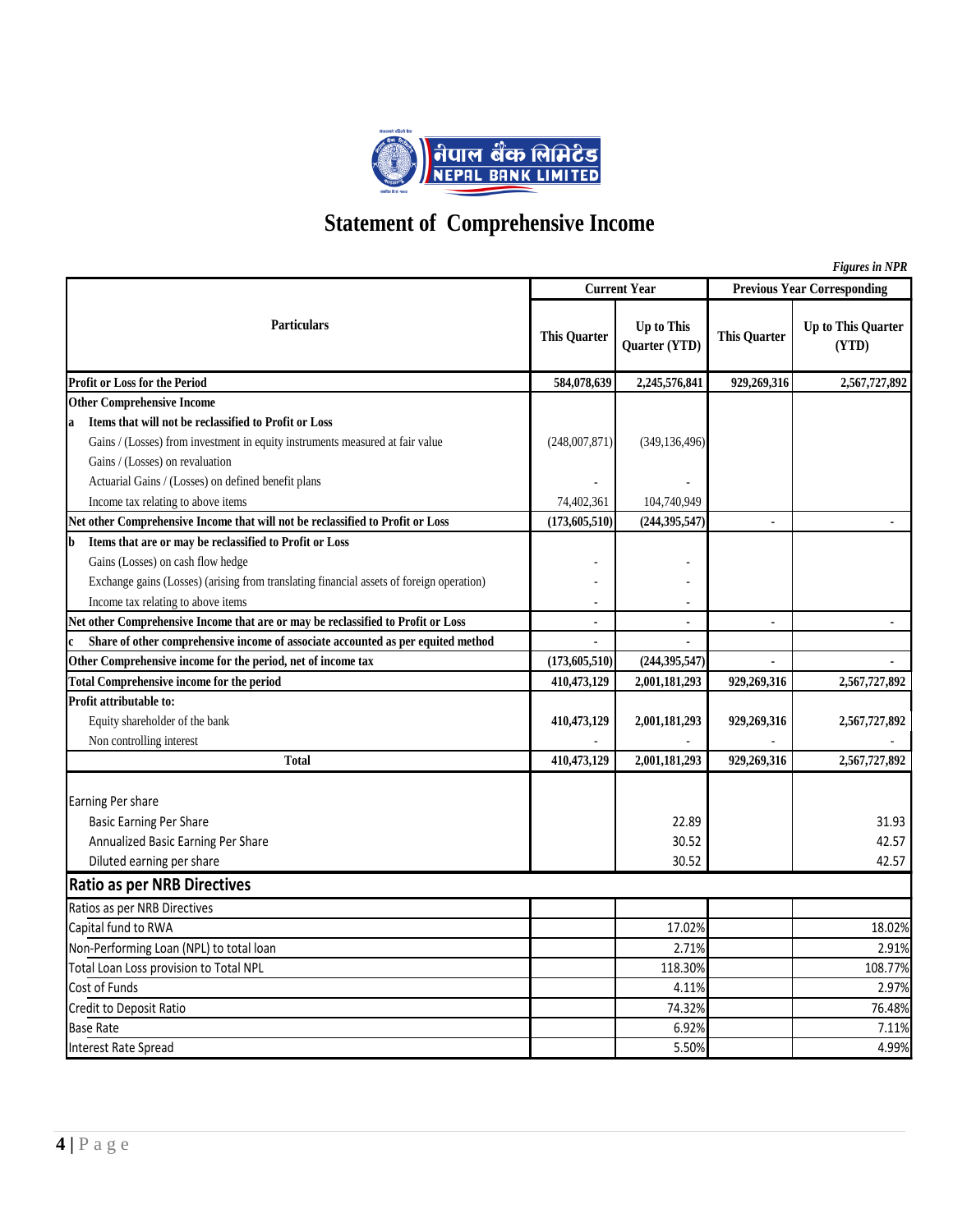

## **Statement of Distributable Profit or Loss**

## **For the Quarter Ended Chaitra 2075**

|                                                                    | <b>Figures in NPR</b> |
|--------------------------------------------------------------------|-----------------------|
| <b>Particulars</b>                                                 | Amount (Rs)           |
| Net Profit for the quarter ended Chaitra 2075                      | 2,245,576,841         |
| 1. Appropriations                                                  |                       |
| 1.1 Profit required to be appropriated to statutory reserve        | 514,610,885           |
| a. General Reserve                                                 | 449,115,368           |
| b. Capital Redemption Reserve                                      |                       |
| c. Exchange Fluctuation Fund                                       |                       |
| d. Corporate Social Responsibility Fund                            | 22,455,768            |
| e. Employees Training Fund                                         | 43,039,748            |
| f. Other                                                           |                       |
| 1.2 Profit required to be transfer to Regulatory Reserve           | 109,269,477           |
| a. Transfer to Regulatory Reserve                                  | 109,269,477           |
| b. Transfer from Regulatory Reserve                                |                       |
| Net Profit for quarter end chaitra 2075 available for distribution | 1,621,696,479         |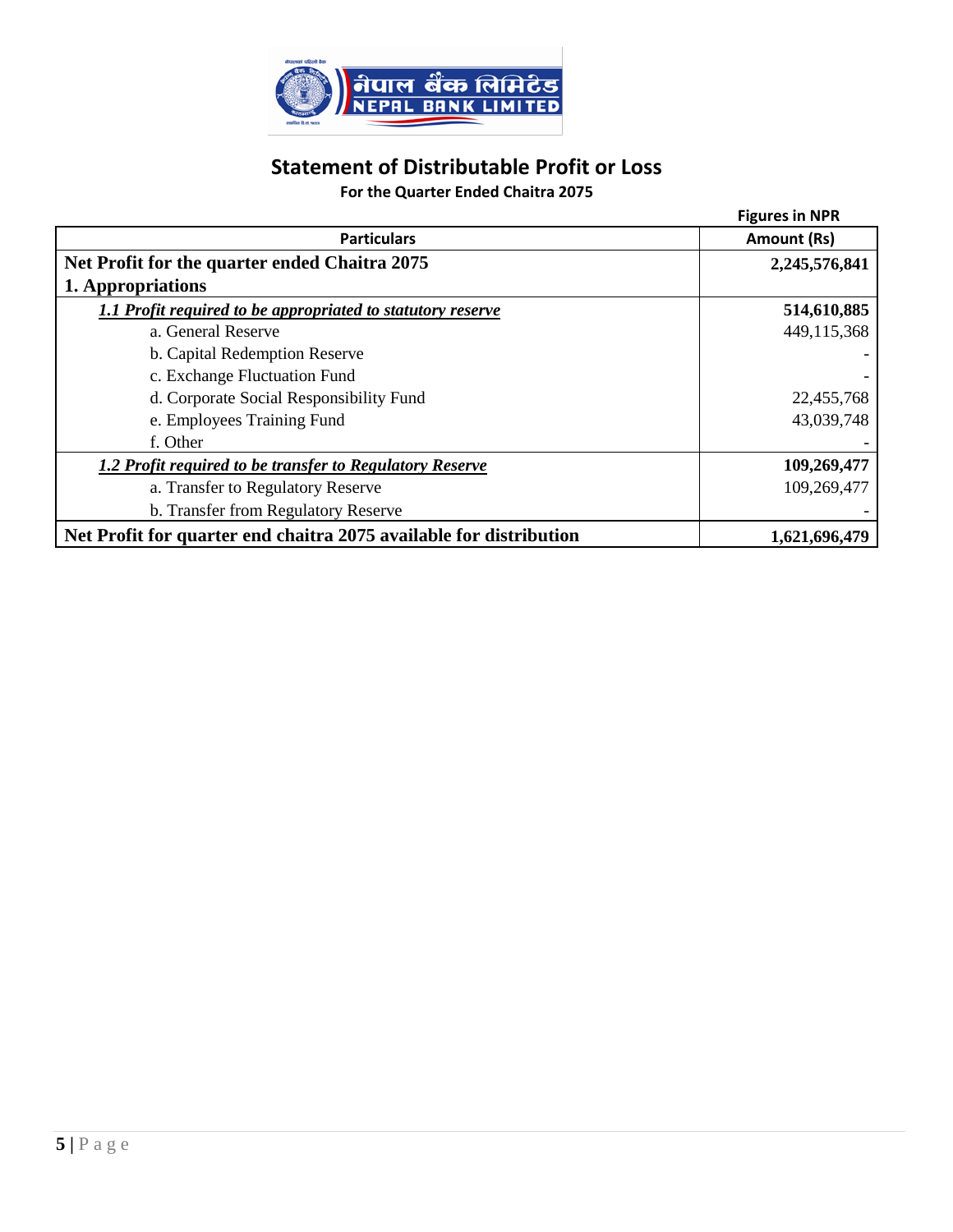

## **Condensed Consolidated Statement of Changes in Equity**

For the Period ( From Shrawan 1 2075 to Chaitra End 2075) ended Chaitra End 2075

## **Attributable to equity holders of the Bank**

**6 Example 200**<br> **6 Example 200**<br> **Example 200**<br> **Example 200**<br> **Example 200**<br> **Example 200**<br> **6 Example 200**<br> **6 Example 200**<br> **6 Example 200**<br> **6 Example 200**<br> **6 Example 200**<br> **6 Example 200**<br> **6 Exam Particulars** Share Capital Share premium General reserve Exchange equalisation **reserve Regulatory Reserve Fair Value Reserve Revaluation Reserve Retained earning Cother reserve Total Non-controlling Regulatory Reserve Reserve interest Total equity Balance at 1 Shrawan 2074 8,042,662,200 132,836,801 3,261,040,645 86,786,914 - 4,895,685,326 7,761,988,650 (2,234,912,861) 1,127,947,685 23,074,035,359** - **23,074,035,359** Profit for the period - - 643,136,397 - 2,589,021,283 (455,380,775) (18,397,329) 1,797,722,004 (1,137,371,836) **3,418,729,744** 3,418,729,744 Other comprehensive income - - - - - (2,141,421,581) - - (1,379,349,357) **(3,520,770,937)** (3,520,770,937) **Total Comprehensive income - - 643,136,397 - 2,589,021,283 (2,596,802,356) (18,397,329) 1,797,722,004 (2,516,721,193) (102,041,193) - (102,041,193) Contributions from and distributions to Owner** - **-** share issued - - - - - - - - - **-** - Share based payments - - - - - - - - - **-** - Dividends to equity holders - - - - - - - - - **-** - Bonus shares issued - - - - - - - - - **-** - Cash dividend paid - - - - - - - - - **-** - Other - - - - - - - - - **-** - **Total contributions by and distributions - - - - - - - - - - - - Balance at 31 Asad 2075 8,042,662,200 132,836,801 3,904,177,042 86,786,914 2,589,021,283 2,298,882,970 7,743,591,321 (437,190,857) (1,388,773,508) 22,971,994,166 - 22,971,994,166** Balance at 1 Shrawan 2075 2,391,479,300 132,836,801 132,836,801 12,836,004,000 132,800,000 132,800,177,042 12,000,000 132,800,000 1,208,882,970 2,2970,300 1,388,773,508) 22,971,994,100 1,208,773,908 22,971,994,106 1,208,77 Profit for the period - - 449,115,368 - 109,269,477 - - 1,623,812,479 63,379,517 **2,245,576,841** 2,245,576,841 Other comprehensive income - - - - - (244,395,547) - - - **(244,395,547)** (244,395,547) **Total Comprehensive income - - 449,115,368 - 109,269,477 (244,395,547) - 1,623,812,479 63,379,517 2,001,181,293 - 2,001,181,293 Contributions from and distributions to Owner** - **-** share issued 1,168,485,800 3,129,973,956 - 1 - 1,106 - 1,29,973,956 - 1, 2,598,459,756 - 1, 2,598,459,756 - 1, 2,598,459,756 - 1, 4,898,459,756 - 1, 4,898,459,756 - 1, 4,898,459,756 - 1, 4,898,459,756 - 1, 4,898,459,756 - Share based payments - **-** - Dividends to equity holders - **-** - Bonus shares issued - **-** - Cash dividend paid - **-** - Other - - **-** - **Total contributions by and distributions 1,768,485,800 3,129,973,956 - - - - - - - 4,898,459,756 - 4,898,459,756** Balance at 30 Chaitra 2075 2071,148,000 3,262,810,756 4,353,292,410 86,786,914 2,698,290,760 2,054,487,423 7,743,591,521,521,521,621,625,993,991) 29,871,635,215 - 29,871,635,215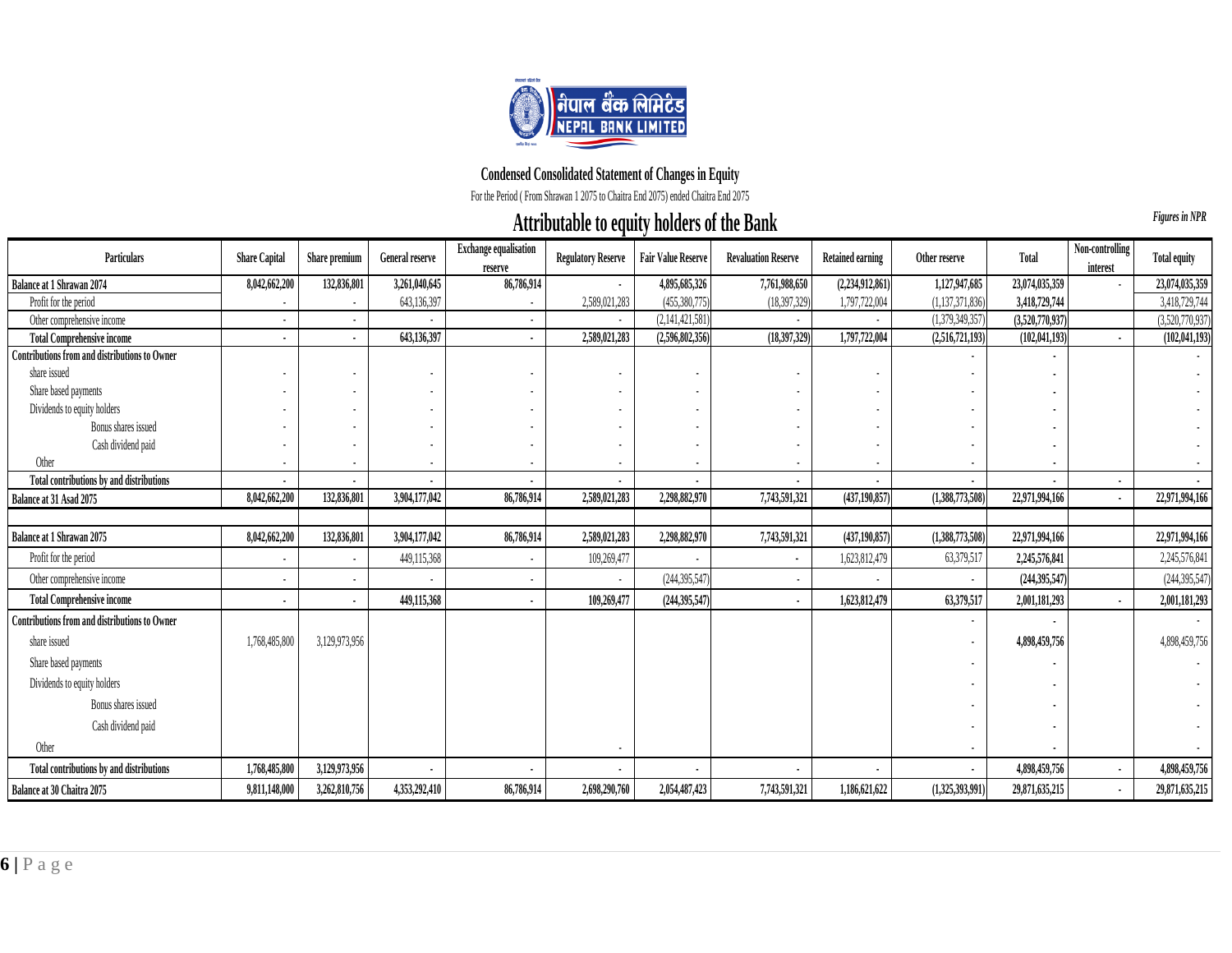

## **Statement of Cash Flows**

#### **For the period (From Shrawan 1, 2075 to Chaitra 30, 2075) ended Chaitra 30, 2075**

|                                                                         |                           | <b>Figures in NPR</b>                                          |
|-------------------------------------------------------------------------|---------------------------|----------------------------------------------------------------|
| <b>Particulars</b>                                                      | <b>Up to This Quarter</b> | <b>Corresponding Previous</b><br><b>Year Upto This Quarter</b> |
| <b>CASH FLOWS FROM OPERATING ACTIVITIES</b>                             |                           |                                                                |
| Interest received                                                       | 7,427,859,092             | 6,568,946,795                                                  |
| Fees and other income received                                          | 754,510,027               | 821,939,603                                                    |
| Dividend received                                                       |                           |                                                                |
| Receipts from other operating activities                                | 492,099,971               | 805,775,789                                                    |
| Interest paid                                                           | (2,850,766,321)           | (2,013,839,556)                                                |
| Commission and fees paid                                                | (65, 736, 497)            | (55,888,800)                                                   |
| Cash payment to employees                                               | (1,842,947,726)           | (2,163,234,011)                                                |
| Other expense paid                                                      | (281, 750, 461)           | (282, 571, 831)                                                |
| Operating cash flows before changes in operating assets and liabilities | 3,633,268,085             | 3,681,127,989                                                  |
|                                                                         |                           |                                                                |
| (Increase)/Decrease in operating assets                                 |                           |                                                                |
| Due from Nepal Rastra Bank                                              | 2,991,150,180             | 5,160,493,803                                                  |
| Placement with Bank and Financial Institutions                          | (1,947,306,746)           | 482,546,440                                                    |
| Other trading assets                                                    |                           |                                                                |
| Loans and advances to bank and financial institutions                   | (434, 239, 453)           | (635,070,558)                                                  |
| Loans and advances to customers                                         | (12,886,111,848)          | (4,549,402,130)                                                |
| Other assets                                                            | (2,088,516,456)           | (4,495,546,992)                                                |
| <b>Increase/(Decrease) in operating liabilities</b>                     |                           |                                                                |
| Due to bank and financial institutions                                  | 16,094,421                | 148,881,806                                                    |
| Due to Nepal Rastra Bank                                                | 14,652,360                | 397,926,305                                                    |
| Deposit from customers                                                  | 6,091,901,316             | (3,279,620,760)                                                |
| <b>Borrowings</b>                                                       | (109, 500, 000)           | 3,000,246,631                                                  |
| Other liabilities                                                       | 863,423,692               | (820, 509, 865)                                                |
| Net cash flow from operating activities before tax paid                 | (3,855,184,449)           | (908, 927, 330)                                                |
| Income taxes paid                                                       | (1,290,000,000)           | (840,000,000)                                                  |
| Net cash flow from operating activities                                 | (5,145,184,449)           | (1,748,927,330)                                                |
| <b>CASH FLOW FROM INVESTING ACTIVITIES</b>                              |                           |                                                                |
| Purchase of investment securities                                       | (333, 594)                | (72, 975, 780)                                                 |
| Receipts from sale of investment securities                             | 1,562,965,016             | 921,907,161                                                    |
| Purchase of property and equipment                                      | (170, 198, 462)           | (106, 596, 527)                                                |
| Receipt from the sale of property and equipment                         | 484,908                   |                                                                |
| Purchase of intangible assets                                           | (10,962,115)              |                                                                |
| Receipt from the sale of intangible assets                              |                           |                                                                |
| Purchase of investment properties                                       |                           |                                                                |
| Receipt from the sale of investment properties                          | 25,278,329                | 47,579,176                                                     |
| Interest received                                                       |                           |                                                                |
| Dividend received                                                       | 2,843,435                 | 621,000                                                        |
| Net cash used in investing activities                                   | 1,410,077,517             | 790,535,030                                                    |
|                                                                         |                           |                                                                |
| <b>CASH FLOWS FROM FINANCING ACTIVITIES</b>                             |                           |                                                                |
| Receipt from issue of debt securities                                   |                           |                                                                |
| Repayment of debt securities                                            |                           |                                                                |
| Reciepts from issue of subordinated liabilities                         |                           |                                                                |
| Repayment of subordinated liability                                     |                           |                                                                |
| Receipts from issue of shares                                           | 4,898,459,756             |                                                                |
| Dividends paid                                                          |                           |                                                                |
| Interest paid                                                           |                           |                                                                |
| Other recepit/payment                                                   |                           |                                                                |
| Net cash from financing activities                                      | 4,898,459,756             |                                                                |
| Net increase (decrease) in cash and cash equivalents                    | 1,163,352,824             | (958, 392, 300)                                                |
| Cash and cash equivalents at the begaining of the period (Shrawan 1)    | 5,780,881,927             | 5,489,373,760                                                  |
| Effect of exchange rate fluctuations on cash and cash equivalents held  |                           |                                                                |
| Cash and cash equivalents at the end of the period (Chaitra 30)         | 6,944,234,751             | 4,530,981,461                                                  |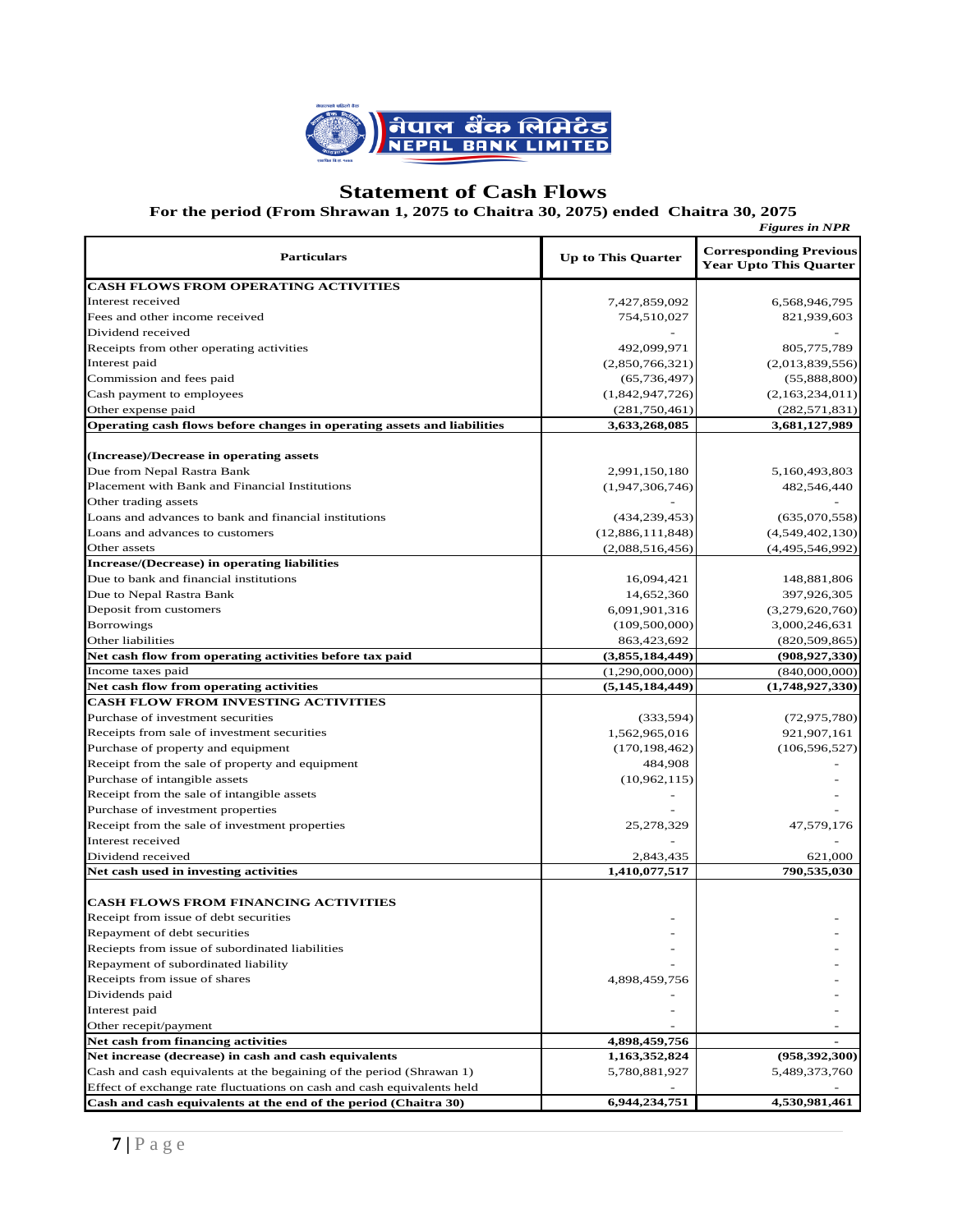#### **Notes to the Interim Financial Statements**

#### **1. Basis of Preparation**

The interim financial statements of the Bank have been prepared on accrual basis of accounting except the Cash flow information which is prepared, on a cash basis, using the direct method. The interest income is recognized on effective interest rate method.

The financial statements comprise the Condensed Statement of Financial Position, Condensed Statement of Profit or Loss and Condensed Statement of Comprehensive Income, Statement of Changes in Equity, Statement of Cash Flows and the Notes to the Accounts. The significant accounting policies applied in preparation of financial statements are set out below in point number 5. These policies are consistently applied to all the years presented, except for the changes in accounting policies disclosed specifically.

 The interim financial statements are presented in Nepalese Currency (NPR) (rounded to the nearest Rupee unless otherwise stated), which is the bank"s functional currency. The Bank determines the functional currency and items included in the financial statements are measured using that functional currency.

Reporting Period is a period from the first day of Shrawan (mid-July) of any year to the last day of quarter end i.e. Ashoj (mid October), Poush (mid January), Chaitra (mid April) as per Nepalese calendar.

The current year period refers to 1st Shrawan 2075 to 30th Chaitra 2075 as per Nepalese Calendar corresponding to 17th July 2018 to 13th April 2019 as per English Calendar and corresponding previous year period is 1st Shrawan 2074 to 30th Chaitra 2074 as per Nepalese Calendar corresponding to 16th July 2017 to 13th April 2018 as per English calendar.

|                            | <b>Nepalese Calendar</b> | <b>English Calendar</b> |
|----------------------------|--------------------------|-------------------------|
|                            | 1st Shrawan 2075 to      | 17th July 2018 to       |
| <b>Current Year Period</b> | 30th Chaitra 2075        | 13th April 2019         |
|                            | 1st Shrawan 2074 to      | 16th July 2017 to       |
| Previous Year Period       | 30th Chaitra 2074        | 13th April 2018         |

#### **2. Statement of Compliance with NFRSs**

The interim financial statements have been prepared in accordance with Nepal Financial Reporting Standard (hereinafter referred as NFRS) and carve out laid down by the Institute of Chartered Accountant of Nepal.

The financial statements have been prepared on the going-concern basis.

The Bank presents its interim financial statements as per the format specified in directive 4 of unified directive 2075 and circular no. Bai.Bi.Ni.Bi/Niti/Paripatra/KaKhaGa/19/075/76 dated 2075.11.14 issued by NRB.

#### **3. Use of Estimates, assumptions and judgments**

The preparation of the Bank"s financial statement requires management to make judgments, estimates and assumptions that affect the reported amount of revenues, expenses, assets and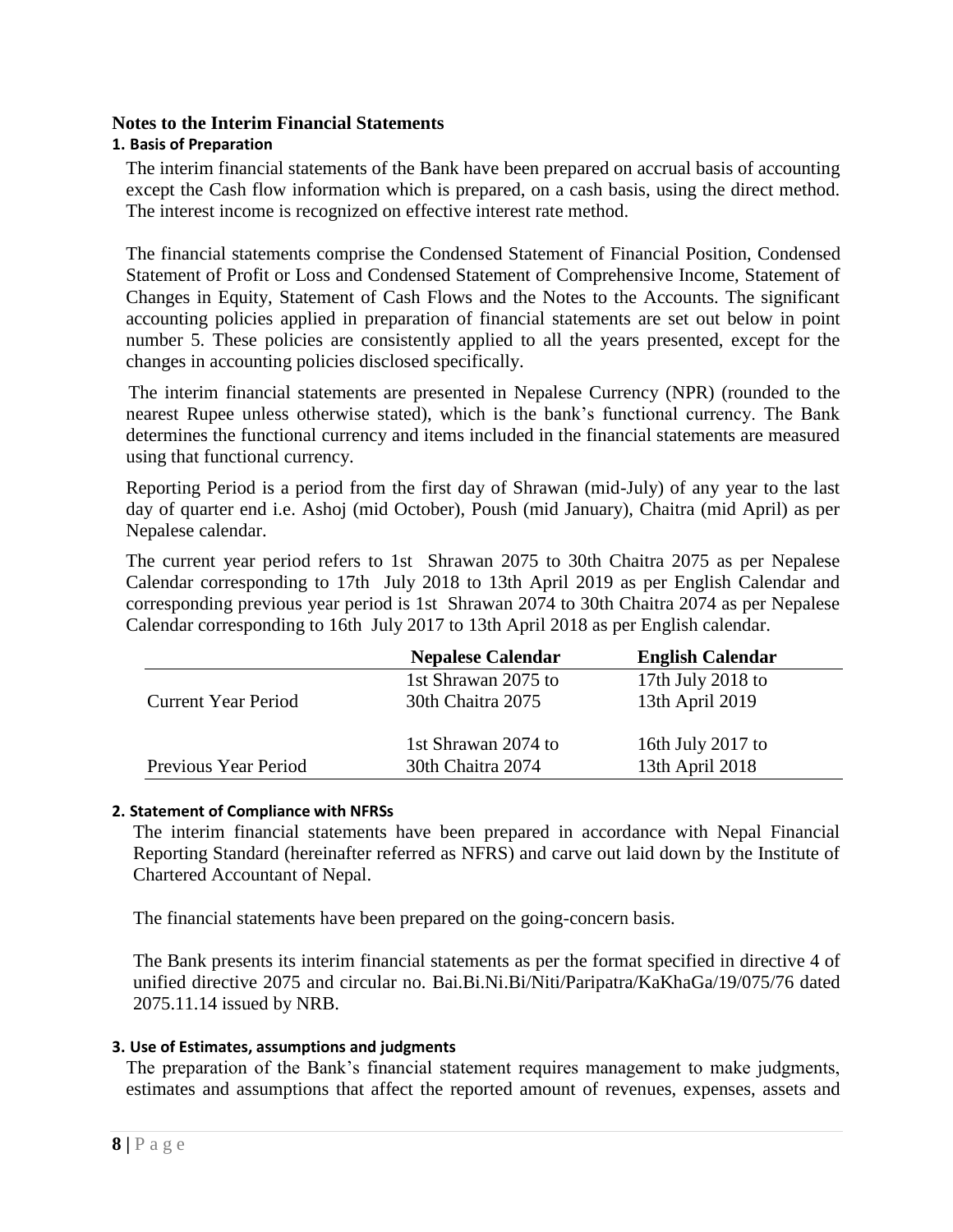liabilities, and the accompanying disclosures, as well as the disclosure of contingent liabilities. Management believes that the estimates used in the preparation of the financial statements are prudent and reasonable estimates and underlying assumptions are reviewed on an ongoing basis.

Information about assumptions, estimates and judgment used in preparation of interim financial statements for 2075/76 that has a significant risk of resulting in a material adjustment within the next financial year are:

- Key assumptions used in discounted cash flow projections.
- Measurement of defined benefit obligations.
- Provisions, commitments and contingencies.
- Determination of net realizable value.
- Determination of useful life of the property, plants and equipment.
- Assessment of the Bank"s ability to continue as going concern.
- Determination of fair value of financial instruments; and property and equipment.
- Impairment of financial and non-financial assets.
- Assessment of current as well as deferred tax.

#### **4. Changes in accounting policies**

The Bank has consistently applied the accounting policies to all periods presented in these interim financial statements except for new or revised statements and interpretations implemented during the year. Comparative financials have been grouped or regrouped to facilitate comparison, corrections of error and any changes in accounting policies have been separately disclosed with detail explanations.

#### **5. Significant Accounting policies**

The principal accounting policies applied by the Bank in preparation of these interim financial statements are presented below. These policies have been consistently applied to all the years presented unless stated otherwise.

#### **5.1 Basis of Measurement**

The interim financial statements are prepared on the historical-cost basis except for the following material items in the statement of financial position:

- Investment property is measured at cost under deemed cost approach.
- Liabilities for cash-settled, share-based-payment arrangements are measured at fair value.
- Derivative financial instruments are measured at fair value.
- Defined benefit schemes, surpluses and deficits are measured at fair value.
- Impairment of financial asset is measured at fair value and related disposal cost.

Estimates and underlying assumptions are reviewed on an ongoing basis and are based on historical experience and other factors, including expectations of future events that are believed to be reasonable under the circumstances. Actual results could differ from those estimates. The estimates and judgments used in the preparation of the financial statements are continuously evaluated by the Bank. Any revisions to accounting estimates are recognized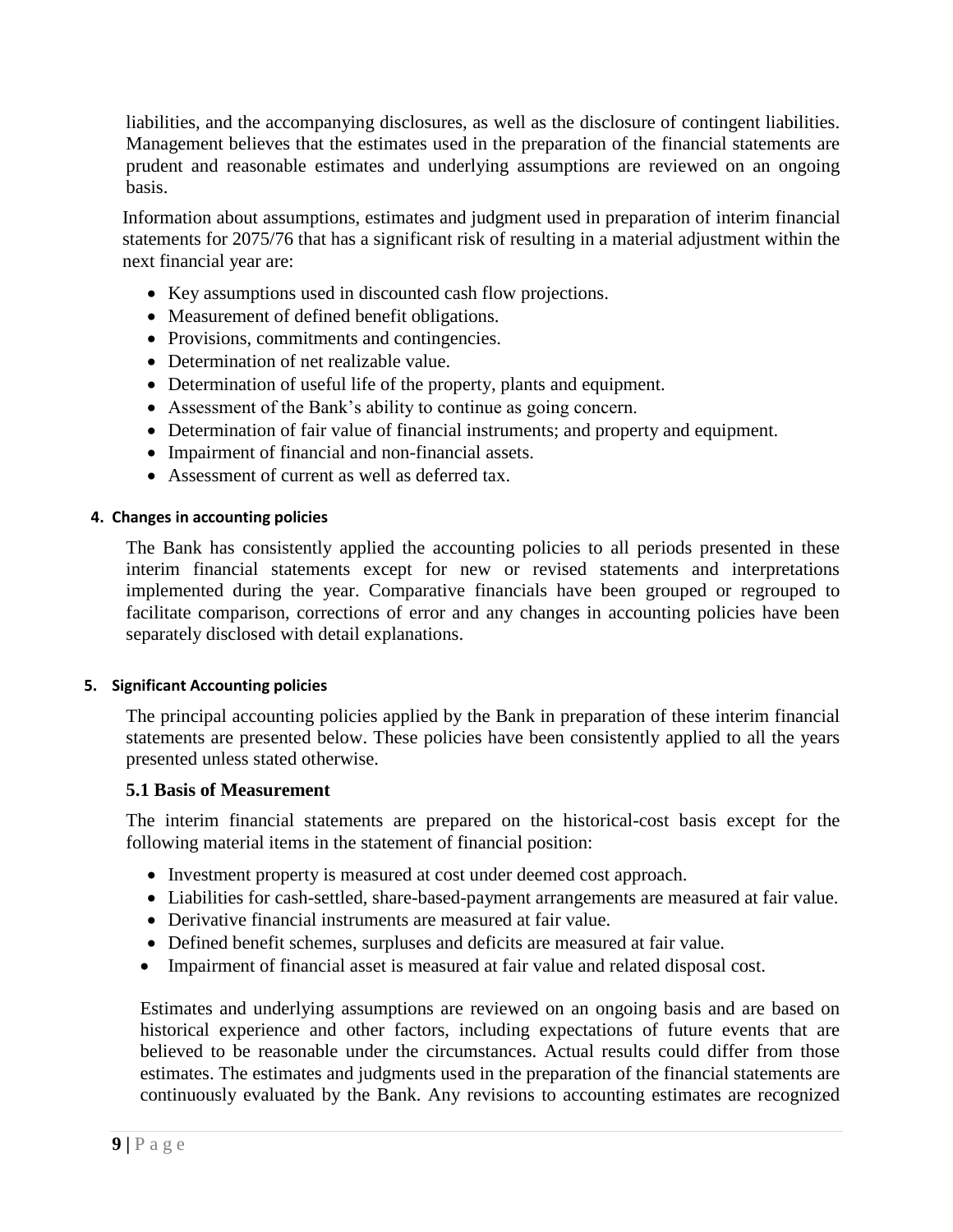prospectively in the period in which the estimates are revised and in the future periods. The areas involving a higher degree of judgment or complexity, or areas where assumptions and estimates are significant to the financial statements are disclosed in notes that follow.

## **Materiality and Aggregation**

In compliance with NFRS 1 - Presentation of Financial Statements, each material class of similar items is presented separately in the financial Statements. Items of dissimilar nature or functions are presented separately unless they are not material. Such presentation of line items is consistent with the format issued by NRB.

#### **5.2 Basis of consolidation**

The Bank does not have any subsidiaries or special purpose entities over which it exercises control. Hence, only standalone financial statement is prepared.

#### **5.3 Cash and cash equivalent**

Cash and cash equivalents include cash at vault and money at call and short notice which are subject to an insignificant risk of changes in value including interest receivable on investment with maturity up to 3 month or less. Cash and Cash equivalent are measured at amortized cost in the statement of financial position.

Statement of Cash Flows has been prepared by using the "Direct Method" in accordance with NAS 07- Statement of Cash Flows.

#### **5.4 Financial assets and financial liabilities**

#### *Recognition*

The Bank initially recognizes a financial asset or a financial liability in its statement of financial position when, and only when, it becomes party to the contractual provisions of the instrument. The Bank initially recognize loans and advances, deposits; and debt securities/ subordinated liabilities issued on the date that they are originated which is the date that the Bank becomes party to the contractual provisions of the instruments. Investments in equity instruments, bonds, debenture, Government securities, NRB bond or deposit auction, reverse repos, outright purchase are recognized on trade date at which the Bank commits to purchase/ acquire the financial assets. Regular way purchase and sale of financial assets are recognized on trade date. All financial assets and liabilities are initially recognized at their cost value and are subsequently presented as per NFRS based on the respective classification.

#### *Classification*

#### i. Financial Assets

The Bank classifies the financial assets as subsequently measured at amortized cost or fair value on the basis of the Bank"s business model for managing the financial assets and the contractual cash flow characteristics of the financial assets. The two classes of financial assets are as follows:

*1. Financial assets measured at amortized cost*

The Bank classifies a financial asset measured at amortized cost if both of the following conditions are met: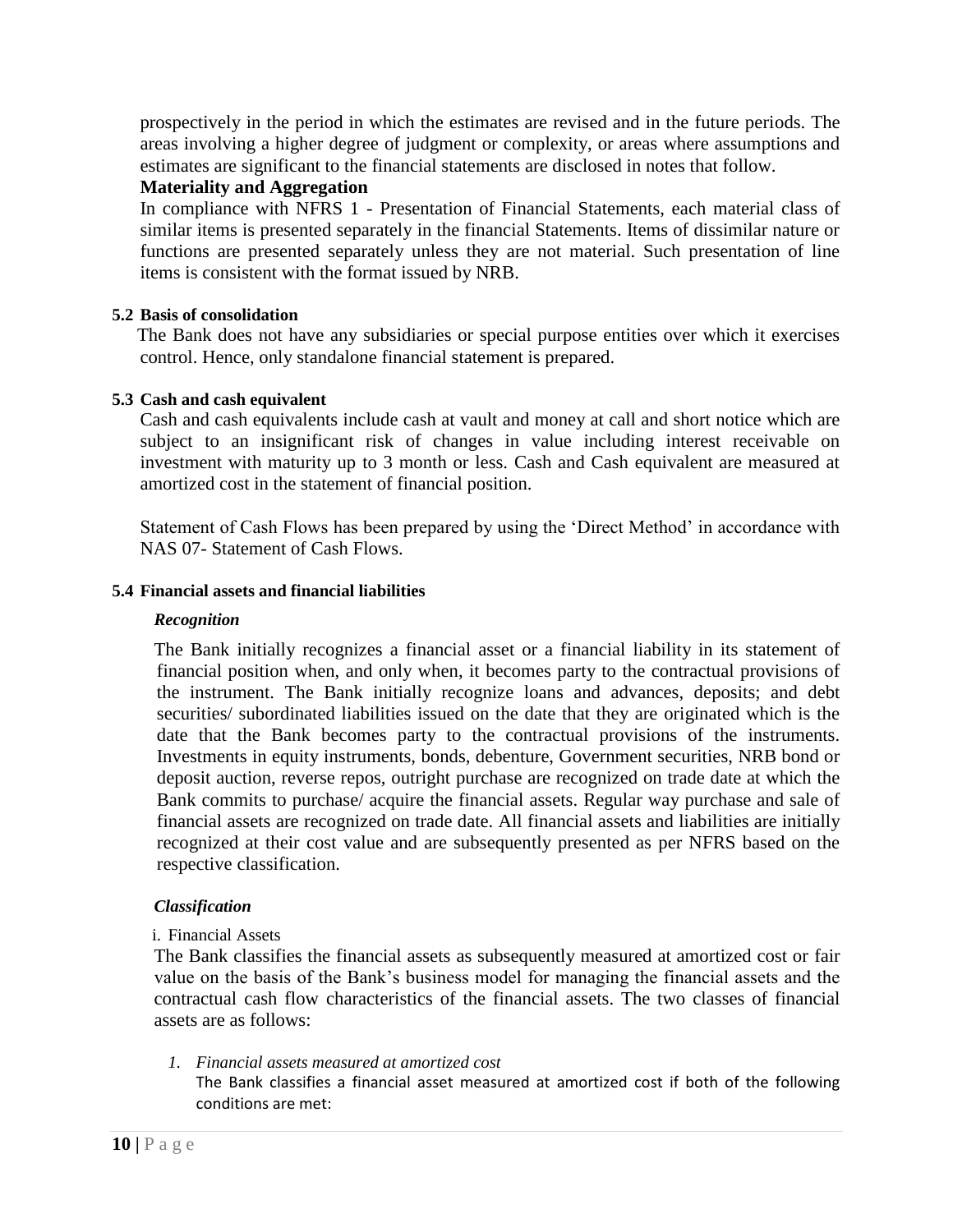- a) The asset is held within a business model whose objective is to hold assets in order to collect contractual cash flows and
- b) The contractual terms of the financial asset give rise on specified dates to cash flows that are solely payments of principal and interest on the principal amount outstanding.

#### *2. Financial asset measured at fair value*

Financial assets other than those measured at amortized cost are measured at fair value. Financial assets measured at fair value are further classified into two categories as below:

*a) Financial assets at fair value through profit or loss*

Financial assets are classified as fair value through profit or loss (FVTPL) if they are held for trading or are designated at fair value through profit or loss. Upon initial recognition, transaction costs are directly attributable to the acquisition are recognized in profit or loss as

incurred. Such assets are subsequently measured at fair value and changes in fair value are recognized in Statement of Profit or Loss.

*b) Financial assets at fair value through other comprehensive income*

Investment in an equity instrument that is not held for trading and at the initial recognition, the Bank makes an irrevocable election that the subsequent changes in fair value of the instrument is to be recognized in other comprehensive income are classified as financial assets at fair value though other comprehensive income. Such assets are subsequently measured at fair value and changes in fair value are recognized in other comprehensive income.

#### ii. Financial Liabilities

The Bank classifies the financial liabilities as follows:

*a) Financial liabilities at fair value through profit or loss*

Financial liabilities are classified as fair value through profit or loss (FVTPL) if they are held for trading or are designated at fair value through profit or loss. Upon initial recognition, transaction cost is directly attributable to the acquisition are recognized in Statement of Profit or Loss as incurred. Subsequent changes in fair value is recognized at profit or loss

*b) Financial liabilities measured at amortized cost*

All financial liabilities other than measured at fair value though profit or loss are classified as subsequently measured at amortized cost using effective interest method.

#### *Measurement*

## *Financial assets at FVTOCI*

On initial recognition, the Bank can make an irrevocable election (on an instrument-by instrument basis) to present the subsequent changes in fair value in other comprehensive income pertaining to investments in equity instruments. This election is not permitted if the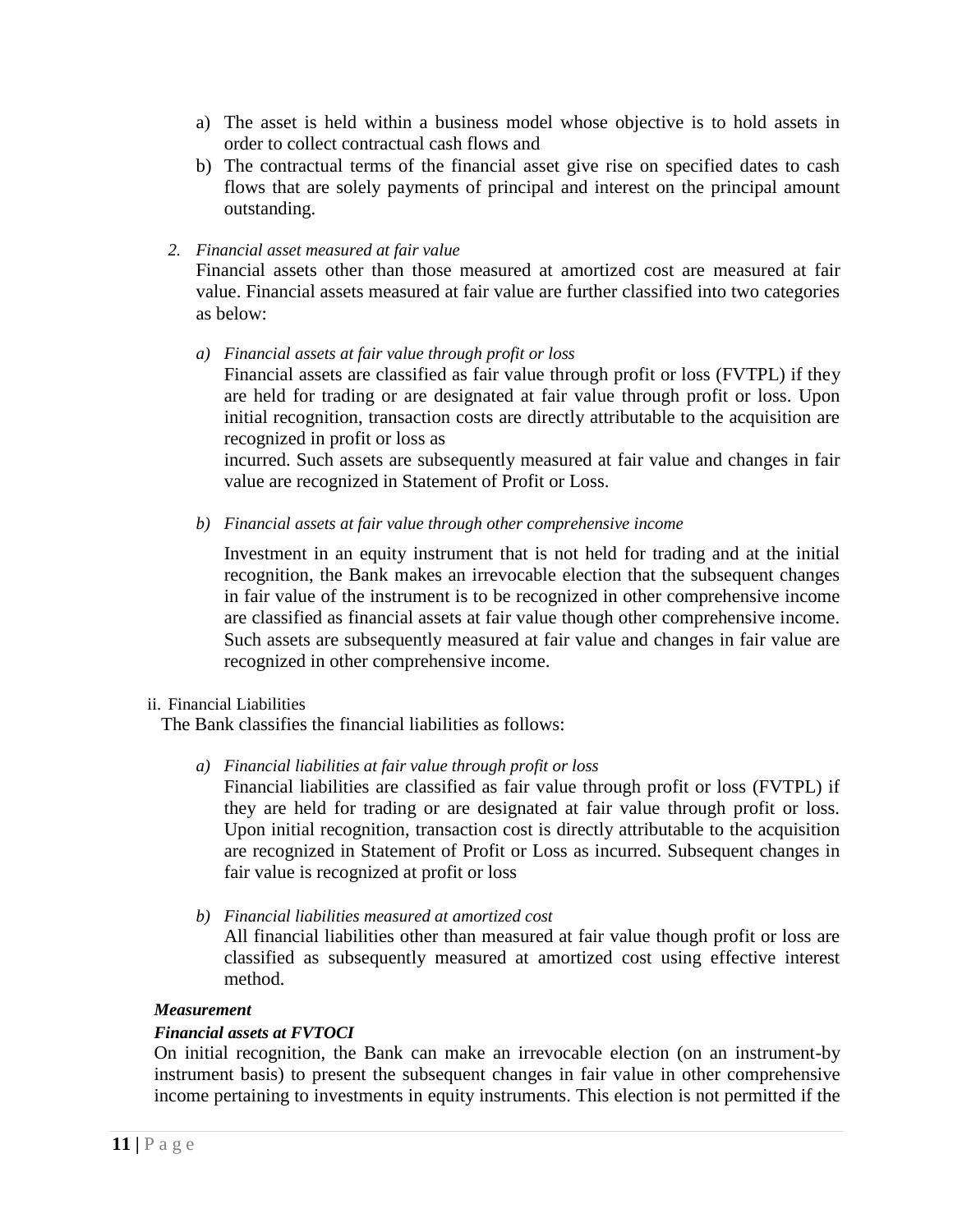equity investment is held for trading. These elected investments are initially measured at fair value. Subsequently, they are measured at fair value with gains and losses arising from changes in fair value recognized in other comprehensive income and accumulated in the "Fair Value Reserve". The cumulative gain or loss is not reclassified to Statement of Profit and Loss on disposal of the investments.

A financial asset is held for trading if:

- It has been acquired principally for the purpose of selling it in the near term; or
- on initial recognition it is part of a portfolio of identified financial instruments that the Company manages together and has a recent actual pattern of short-term profit-taking; or
- It is a derivative that is not designated and effective as a hedging instrument or a financial guarantee.

Dividends on these investments in equity instruments are recognized in Statement of Profit and Loss when the Bank"s right to receive the dividends is established, it is probable that the economic benefits associated with the dividend will flow to the entity, the dividend does not represent a recovery of part of cost of the investment and the amount of dividend can be measured reliably. Dividends recognized in Statement of Profit and Loss are included in the 'Other income' line item.

## *Financial assets at fair value through profit or loss (FVTPL)*

Investments in equity instruments are classified as at FVTPL, unless the Bank irrevocably elects on initial recognition to present subsequent changes in fair value in other comprehensive income for investments in equity instruments which are not held for trading.

Debt instruments that do not meet the amortized cost criteria or FVTOCI criteria (see above) are measured at FVTPL. In addition, debt instruments that meet the amortized cost criteria or the FVTOCI criteria but are designated as at FVTPL are measured at FVTPL.

A financial asset that meets the amortized cost criteria or debt instruments that meet the FVTOCI criteria may be designated as at FVTPL upon initial recognition if such designation eliminates or significantly reduces a measurement or recognition inconsistency that would arise from measuring assets or liabilities or recognizing the gains and losses on them on different bases.

Financial assets at FVTPL are measured at fair value at the end of each reporting period, with any gains or losses arising on re-measurement recognized in Statement of Profit and Loss. The net gain or loss recognized in Statement of Profit and Loss incorporates any dividend or interest earned on the financial asset and is included in the 'Other income' line item. Dividend on financial assets at FVTPL is recognized when the Bank"s right to receive the dividends is established, it is probable that the economic benefits associated with the dividend will flow to the entity, the dividend does not represent a recovery of part of cost of the investment and the amount of dividend can be measured reliably.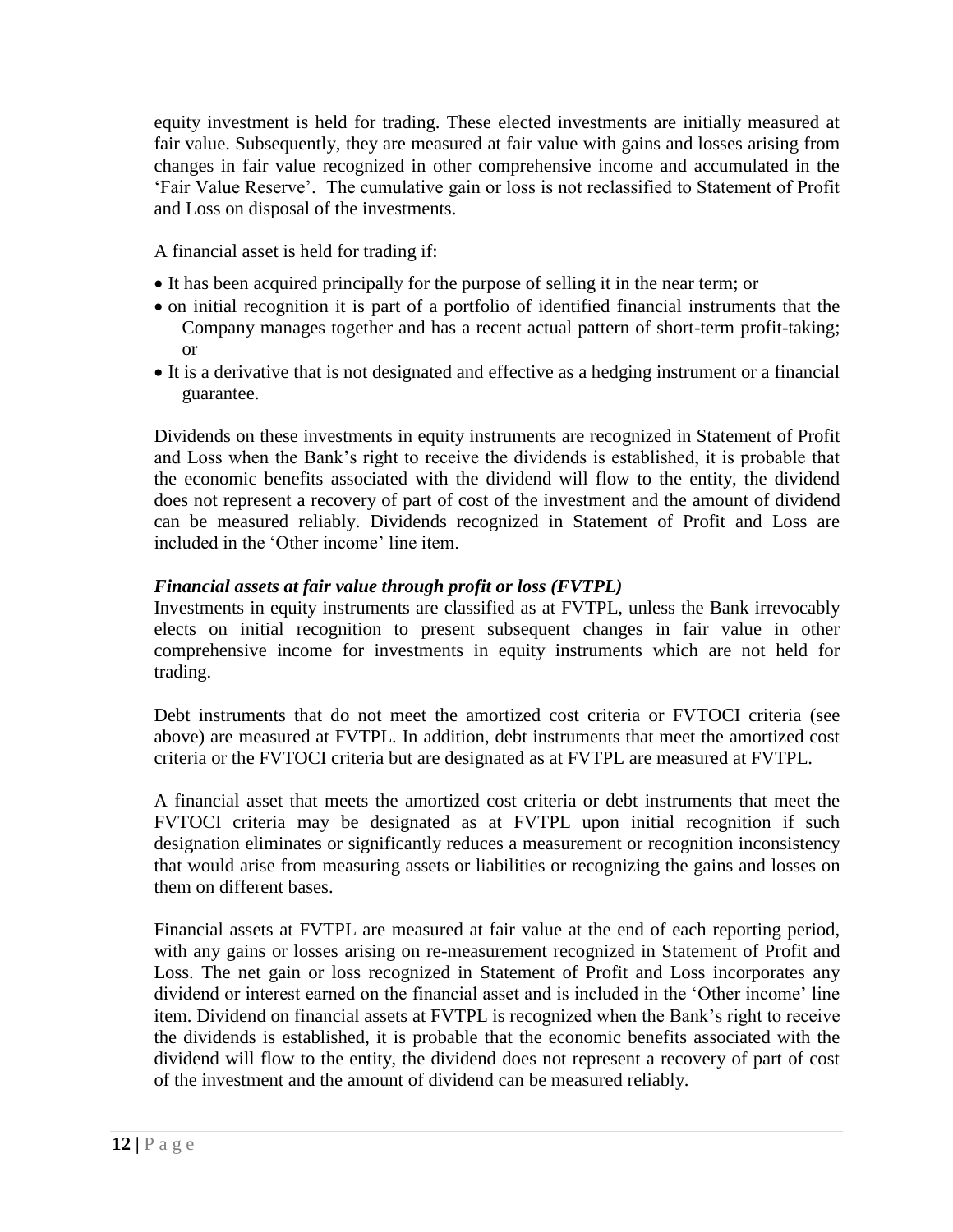## *Financial liabilities at FVTPL*

Financial liabilities are classified as at FVTPL when the financial liability is held for trading or is designated as at FVTPL.

A financial liability is classified as held for trading if:

- It has been incurred principally for the purpose of repurchasing it in the near term; or
- On initial recognition it is part of a portfolio of identified financial instruments that the Company manages together and has a recent actual pattern of short-term profit-taking; or
- It is a derivative that is not designated and effective as a hedging instrument

A financial liability other than a financial liability held for trading may be designated as at FVTPL upon initial recognition if:

- such designation eliminates or significantly reduces a measurement or recognition inconsistency that would otherwise arise;
- the financial liability forms part of a company of financial assets or financial liabilities or both, which is managed and its performance is evaluated on a fair value basis, in accordance with the Company"s documented risk management or investment strategy, and information about the Company is provided internally on that basis; or
- it forms part of a contract containing one or more embedded derivatives, and NFRS 9 permits the entire combined contract to be designated as at FVTPL in accordance with NFRS 9.

Financial liabilities at FVTPL are stated at fair value, with any gains or losses arising on remeasurement recognized in Statement of Profit and Loss. The net gain or loss recognized in Statement of Profit and Loss incorporates any interest paid on the financial liability and is included in the 'Other income' line item.

However, for non-held-for-trading financial liabilities that are designated as at FVTPL, the amount of change in the fair value of the financial liability that is attributable to changes in the credit risk of that liability is recognized in other comprehensive income, unless the recognition of the effects of changes in the liability"s credit risk in other comprehensive income would create or enlarge an accounting mismatch in profit or loss, in which case these effects of changes in credit risk are recognized in Statement of Profit and Loss. The remaining amount of change in the fair value of liability is always recognized in Statement of Profit and Loss. Changes in fair value attributable to a financial liability"s credit risk that are recognized in other comprehensive income are reflected immediately in retained earnings and are not subsequently reclassified to Statement of Profit and Loss.

## *Financial liabilities subsequently measured at amortized cost*

Financial liabilities that are not held-for-trading and are not designated as at FVTPL are measured at amortized cost at the end of subsequent accounting periods. The carrying amounts of financial liabilities that are subsequently measured at amortized cost are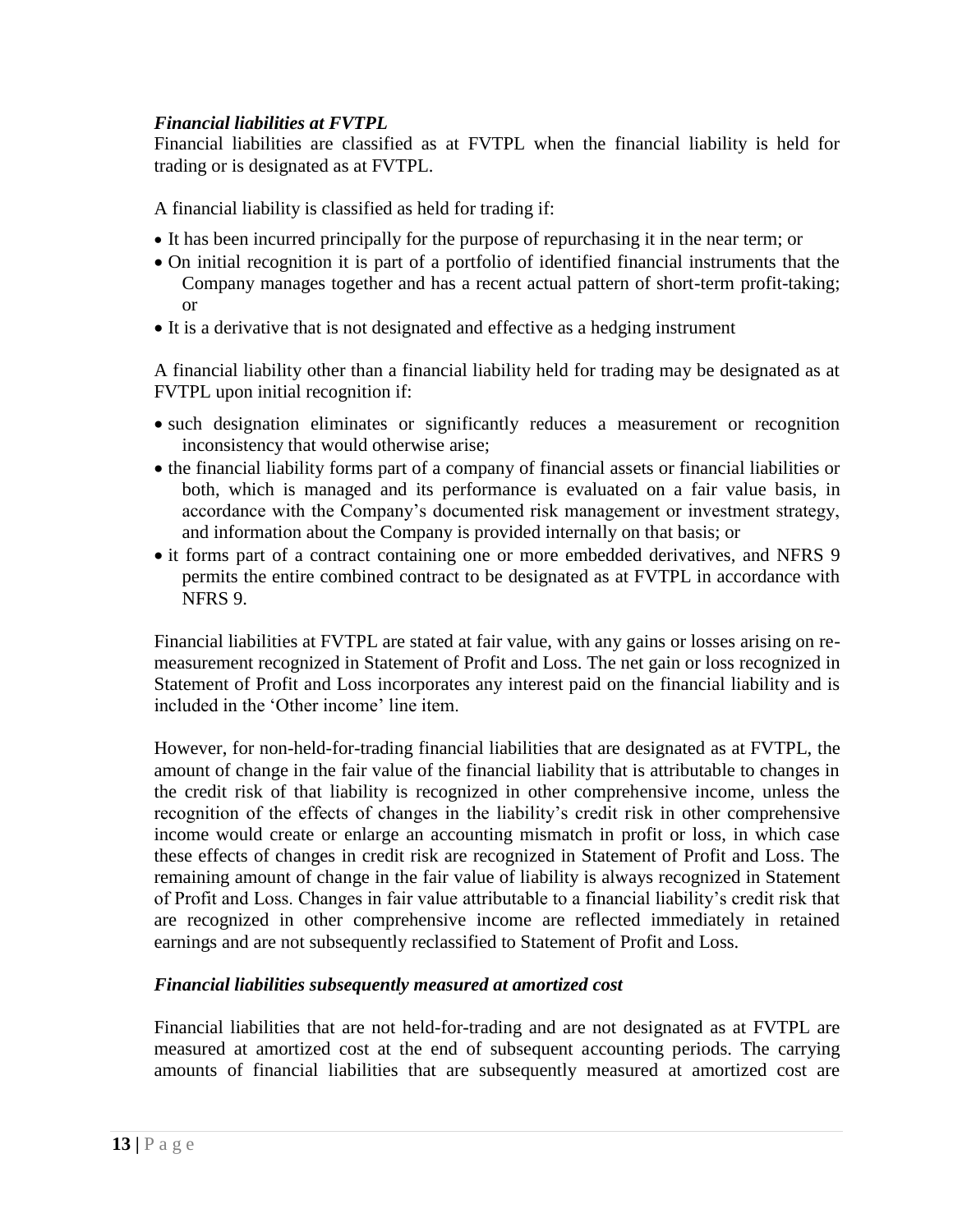determined based on the effective interest method. Interest expense that is not capitalized as part of costs of an asset is included in the "Finance Expenses" line item.

The effective interest method is a method of calculating the amortized cost of a financial liability and of allocating interest expense over the relevant period. The effective interest rate is the rate that exactly discounts estimated future cash payments (including all fees paid or received that form an integral part of the effective interest rate, transaction costs and other premiums or discounts) through the expected life of the financial liability, or (where appropriate) a shorter period, to the net carrying amount on initial recognition.

#### *De-recognition*

#### *i. De-recognition of financial assets*

The Bank derecognizes a financial asset when the contractual rights to the cash flows from the financial asset expire, or when it transfers the financial asset in a transaction in which substantially all the risks and rewards of ownership of the financial asset are transferred or in which the Bank neither transfers nor retains substantially all the risks and rewards of ownership and it does not retain control of the financial asset.

Any interest in such transferred financial assets that qualify for de-recognition that is created or retained by the Bank is recognized as a separate asset or liability. On derecognition of a financial asset, the difference between the carrying amount of the asset, and the sum of

- (i) The consideration received and
- (ii) Any cumulative gain or loss that had been recognized in other comprehensive income is recognized in retained earnings.

The Bank enters into transactions whereby it transfers assets recognized on its Statement of Financial Position, but retains either all or substantially all of the risks and rewards of the transferred assets or a portion of them. If all or substantially all risks and rewards are retained, then the transferred assets are not derecognized. Transfers of assets with retention of all or substantially all risks and rewards include, for example repurchase transactions.

#### *ii. De-recognition of financial liabilities*

A financial liability is derecognized when the obligation under the liability is discharged or cancelled or expired. Where an existing financial liability is replaced by another from the same lender on substantially different terms, or the terms of an existing liability are substantially modified, such an exchange or modification is treated as a de-recognition of the original liability and the recognition of a new liability. The difference between the carrying value of the original financial liability and the consideration paid is recognized in Statement of Profit or Loss.

#### *Determination of fair value*

"Fair value" is the price that would be received to sell an asset or paid to transfer a liability (exit price) in an orderly transaction between market participants at the measurement date in the principal or, in its absence, the most advantageous market to which the Group has access at that date. The fair value of a liability reflects its non-performance risk.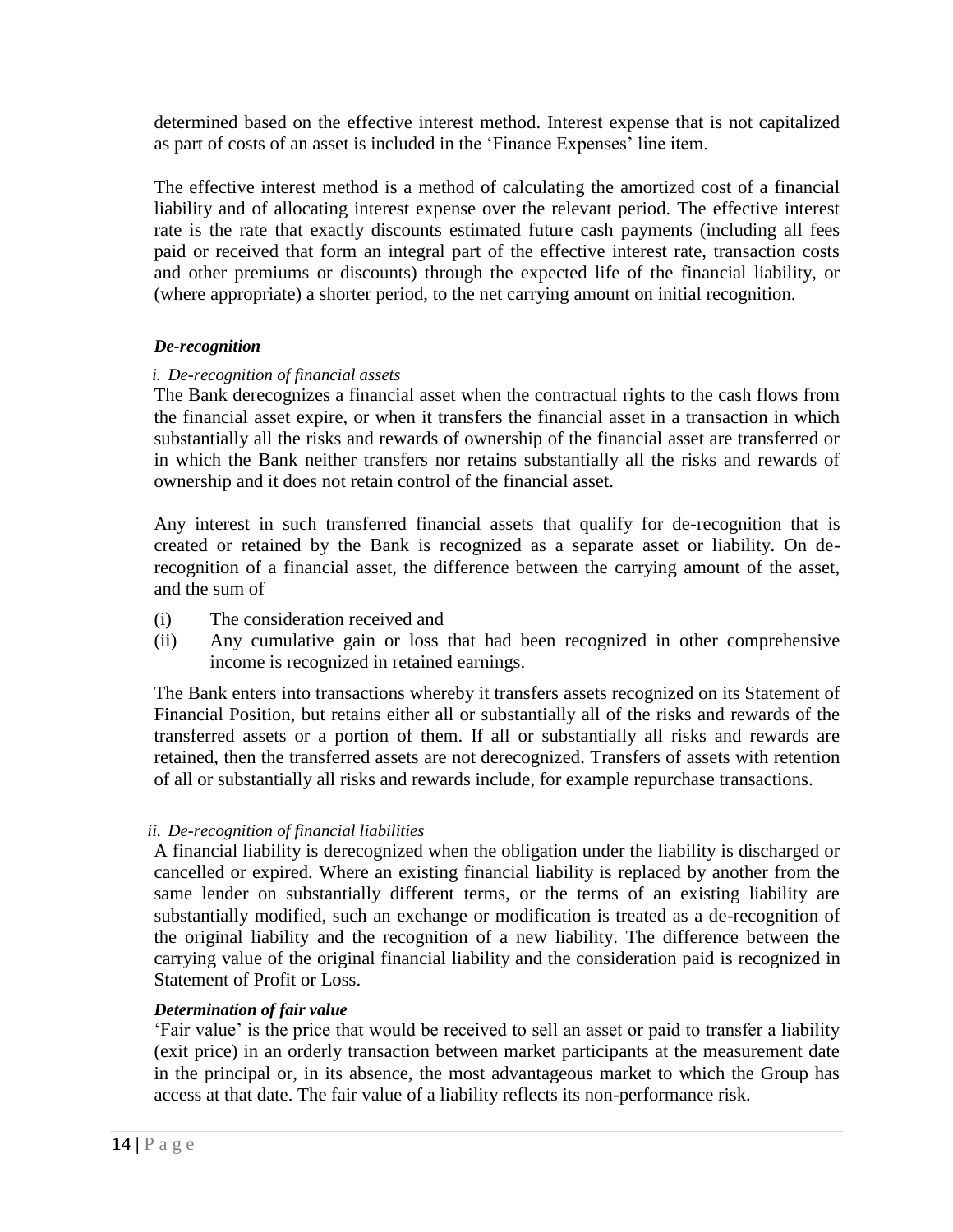When available, the Bank measures the fair value of an instrument using the quoted price in an active market for that instrument. A market is regarded as active if transactions for the asset or liability take place with sufficient frequency and volume to provide pricing information on an ongoing basis. If there is no quoted price in an active market, then the Bank uses valuation techniques that maximize the use of relevant observable inputs and minimize the use of unobservable inputs. The chosen valuation technique incorporates all of the factors that market participants would take into account in pricing a transaction.

The fair value measurement hierarchy is as follows:

Level 1 fair value measurements are those derived from unadjusted quoted prices in active markets for identical assets or liabilities.

Level 2 valuations are those with quoted prices for similar instruments in active markets or quoted prices for identical or similar instruments in inactive markets and financial instruments valued using models where all significant inputs are observable.

**Level 3** portfolios are those where there are unobservable inputs of the instruments. The inputs are not based on observable market data.

The best evidence of the fair value of a financial instrument at initial recognition is normally the transaction price i.e. the fair value of the consideration given or received. If the Bank determines that the fair value at initial recognition differs from the transaction price and the fair value is evidenced neither by a quoted price in an active market for an identical asset or liability (Level 01 valuation) nor based on a valuation technique that uses only data from observable markets (Level 02 valuation), then the financial instrument is initially measured at fair value, adjusted to defer the difference between the fair value at initial recognition and the transaction price. Subsequently, that difference is recognized in profit or loss on an appropriate basis over the life of the instrument but not later than when the valuation is wholly supported by observable market data or the transaction is closed out. In case the fair value is evidenced by a quoted price in an active market for an identical asset or liability (Level 01 valuation), the difference between the transaction price and fair value is recognized in profit or loss immediately.

#### *Impairment*

At each reporting date, the Bank assesses whether there is objective evidence that a financial asset or group of financial assets not carried at fair value through profit or loss are impaired. A financial asset or a group of financial assets is impaired when objective evidence demonstrates that a loss event has occurred after the initial recognition of the asset(s), and that the loss event has an impact on the future cash flows of the asset(s) that can be estimated reliably.

Objective evidence that financial assets are impaired can include significant financial difficulty of the borrower or issuer, default or delinquency by a borrower, restructuring of a loan or advance by the Bank on terms that the Bank would not otherwise consider, indications that a borrower or issuer will enter bankruptcy, the disappearance of an active market for a security, or other observable data relating to a group of assets such as adverse changes in the payment status of borrowers or issuers in the group, or economic conditions that correlate with defaults in the group. In addition, for an investment in an equity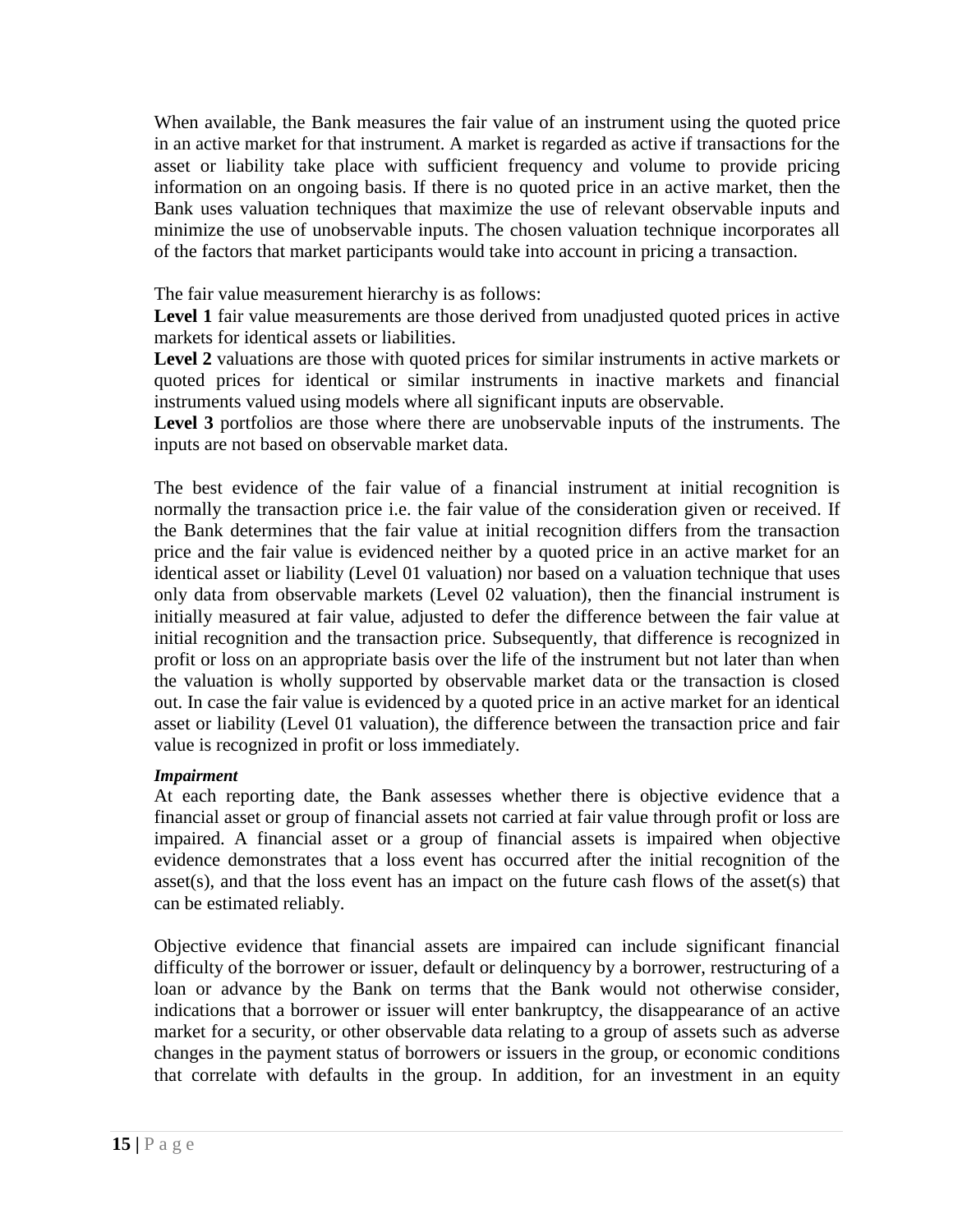security, a significant or prolonged decline in its fair value below its cost is objective evidence of impairment.

In case of financial difficulty of the borrower, the Bank considers to restructure loans rather than take possession of collateral. This may involve extending the payment arrangements and agreement of new loan conditions. Once the terms have been renegotiated, any impairment is measured using the EIR method and the loan is no longer considered past due. Management continually reviews renegotiated loans to ensure that all criteria are met and that future payments are likely to occur. The loans continue to be subject to an individual or collective impairment assessment, calculated using the loan"s original EIR.

#### *Impairment of financial assets measured at amortized cost*

The Bank considers evidence of impairment for loans and advances measured at amortized cost at both specific asset and collective level. The Bank first assesses individually whether objective evidence of impairment exists for financial assets that are individually significant and that are not individually significant are assessed on collectively.

If there is objective evidence on that an impairment loss has been incurred, the amount of the loss is measured as the difference between the asset"s carrying amount and the present value of estimated future cash flows. The carrying amount of the asset is reduced through the use of an allowance account and the amount of the loss is recognized in profit or loss. Interest income continues to be accrued on the reduced carrying amount and is accrued using the rate of interest used to discount the future cash flows for the purpose of measuring the impairment loss.

Impairment of loans and advances portfolios are based on the judgments in past experience of portfolio behavior. In assessing collective impairment, the Bank uses historical trends of the probability of default, the timing of recoveries and the amount of loss incurred, adjusted for management's judgment as to whether current economic and credit conditions are such that the actual losses are likely to be greater or less than suggested by historical trends. Default rates, loss rates and the expected timing of future recoveries are regularly benchmarked against actual outcomes to ensure that they remain appropriate.

Loans together with the associated allowance are written off when there is no realistic prospect of future recovery and all collateral has been realized or has been transferred to the Bank. If in a subsequent year, the amount of the estimated impairment loss increases or decreases because of an event occurring after the impairment was recognized, the previously recognized impairment loss is increased or reduced by adjusting the allowance account. If a write off is later recovered, the recovery is recognized in the "Non-operating income'.

#### **5.5 Trading assets**

Interest income on all trading assets are considered to be incidental to the Bank"s trading operations and are presented together with all other changes in fair value of trading assets and liabilities in net trading income.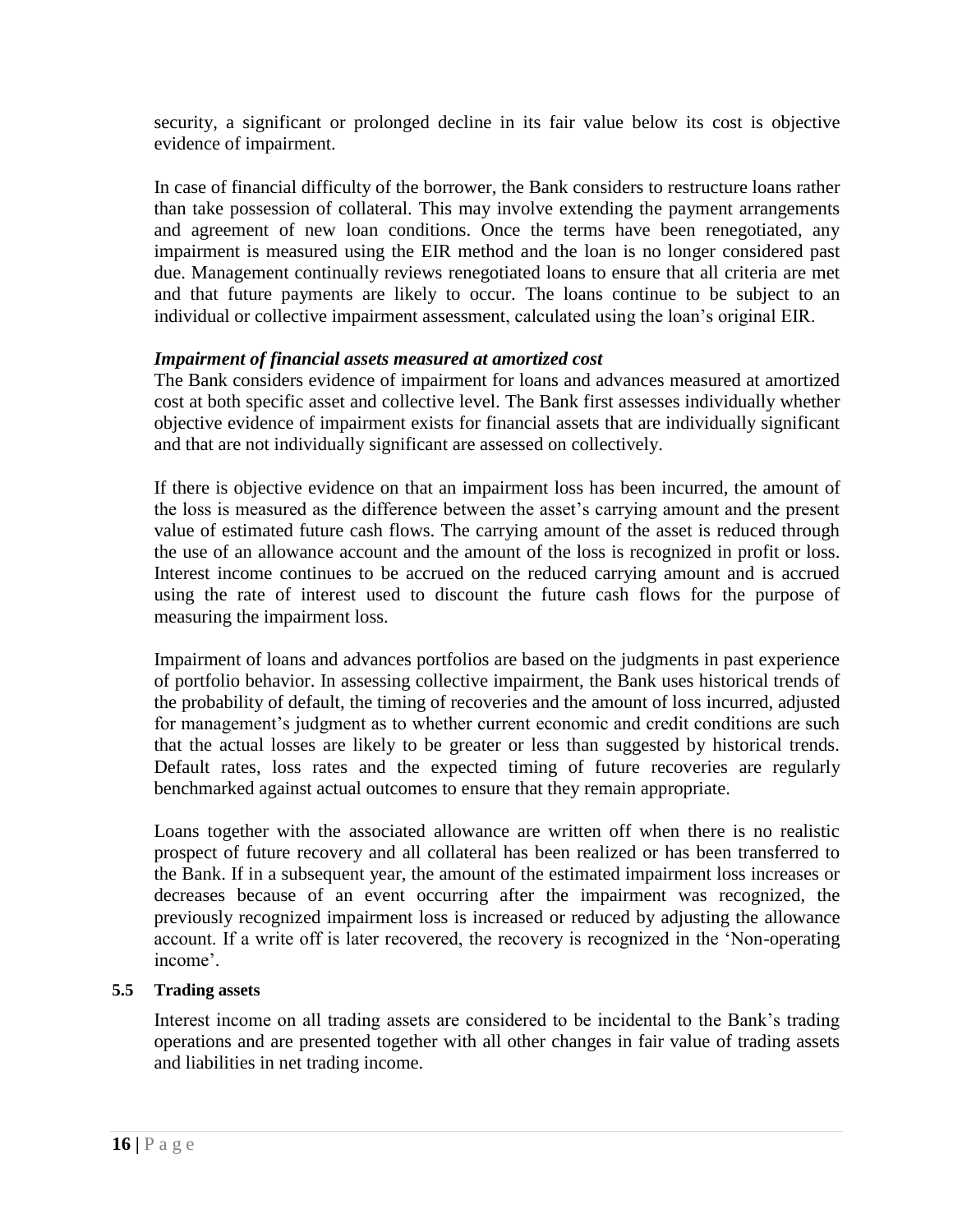Interest expense on all trading liabilities are considered to be incidental to the Bank"s trading operations and are presented together with all other changes in fair value of trading assets and liabilities in net trading income.

## **5.6 Derivatives assets and derivative liabilities**

For designated and qualifying fair value hedges, the cumulative change in the fair value of a hedging derivative is recognized in the income statement in Net trading income. Meanwhile, the cumulative change in the fair value of the hedged item attributable to the risk hedged is recorded as part of the carrying value of the hedged item in the statement of financial position and is also recognized in the income statement in Net trading income.

If the hedging instrument expires or is sold, terminated or exercised, or where the hedge no longer meets the criteria for hedge accounting, the hedge relationship is discontinued prospectively. For hedged items recorded at amortized cost, the difference between the carrying value of the hedged item on termination and the face value is amortized over the remaining term of the original hedge using the recalculated EIR method. If the hedged item is derecognized, the unamortized fair value adjustment is recognized immediately in the income statement.

#### **5.7 Property and Equipment**

#### *a) Recognition and Measurement*

Property and Equipment are recognized if it is probable that future economic benefits associated with the assets will flow to the Bank and the cost of the asset can be reliably measured. The cost includes expenditures that are directly attributable to the acquisition of the assets. Cost of self-constructed assets includes followings:

- Cost of materials and direct labour;
- Any other cost directly attributable to bringing the assets to the working condition for their intended use; and
- Capitalized borrowing cost

Property and equipment are measured at cost (for land using deemed cost at on the transition date) less accumulated depreciation and accumulated impairment loss if any. Neither class of the property and equipment are measured at revaluation model nor is their fair value measured at the reporting date.

Subsequent expenditure is capitalized if it is probable that the future economic benefits from the expenditure will flow to the entity. Ongoing repairs and maintenance to keep the assets in working condition are expensed as incurred.

Any gain or losses on de-recognition of an item of property and equipment is recognized in profit or loss.

#### *b) Capital work in progress*

Assets in the course of construction are capitalized in the assets under capital work in progress account (CWIP). At the point when an asset is capable of operating at management's intended use, the cost of construction is transferred to the appropriate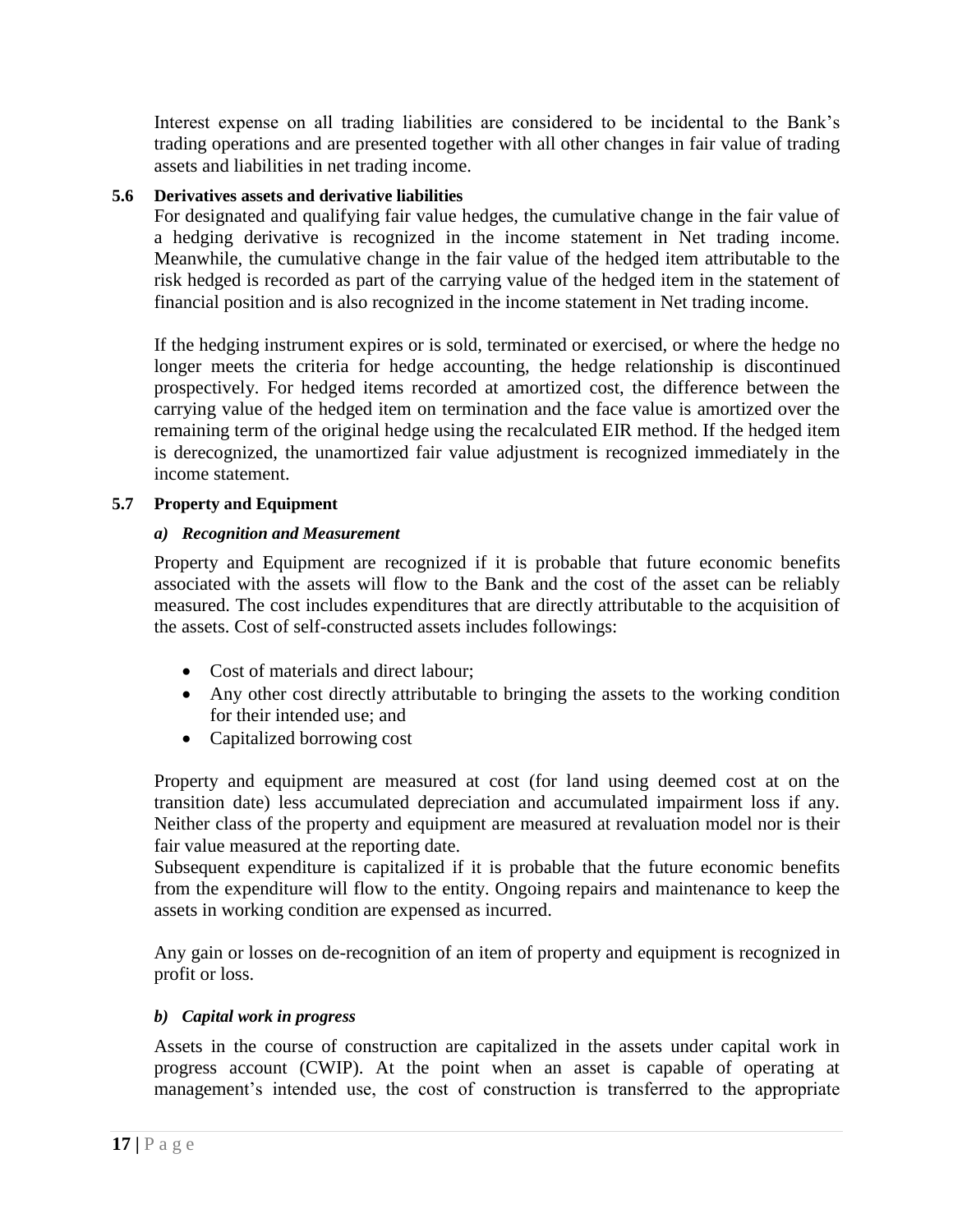category of property, plant and equipment and depreciation commences. Where an obligation (legal or constructive) exists to dismantle or remove an asset or restore a site to its former condition at the end of its useful life, the present value of the estimated cost of dismantling, removing or restoring the site is capitalized along with the cost of acquisition or construction upon completion and a corresponding liability is recognized.

## *c)Depreciation*

Property and equipments are depreciated from the date they are available for use on property on written down value method over estimated useful lives as determined by the Management. Depreciation is recognized in profit or loss. Land is not depreciated. Charging of depreciation is ceased from the earlier of the date from which the asset is classified as held for sale or is derecognized.

The estimated useful lives of significant items of property and equipment for current year and comparative periods are as follows:

| <b>Class of Assets</b>          | Useful Life                                  | Rate of Depreciation                                              |
|---------------------------------|----------------------------------------------|-------------------------------------------------------------------|
| <b>Building</b>                 | 20 years                                     | 5%                                                                |
| <b>Leasehold Properties</b>     | lease<br>As.<br>per<br>(maximum to 10 years) | agreement Amortized over lower of lease<br>period or useful life. |
| <b>Computer and Accessories</b> | 4 years                                      | 25%                                                               |
| Vehicles                        | 5 years                                      | 20%                                                               |
| Furniture and fixture           | 4 years                                      | 25%                                                               |
| <b>Equipment and Others</b>     | 6.66 years                                   | 15%                                                               |

 Assets costing less than Rs. 2,000 are fully depreciated in the year of purchase. For assets purchased/sold during the year.

#### **5.8 Goodwill / Intangible assets**

Intangible assets with finite useful lives that are acquired separately are carried at cost less accumulated amortization and accumulated impairment losses.

Intangible assets with indefinite useful lives are tested for impairment annually either individually or at the cash generating unit level. Such intangibles are not amortized. The useful life of an intangible asset with an indefinite life is reviewed annually to determine whether indefinite life assessment continues to be supportable. If not, the change in the useful life assessment from indefinite to finite is made on a prospective basis.

The intangible asset with finite useful lives are amortized over the useful economic life and assessed for impairment whenever there is an indication that the intangible asset may be impaired. The amortization period and the amortization method for an intangible asset with a finite useful life are reviewed at least at each financial year end. Changes in the expected useful life or the expected pattern of consumption of future economic benefits embodied in the asset are accounted for by changing the amortization period or method, as appropriate, and are treated as changes in accounting estimates. The amortization expense on intangible assets with finite lives is recognized in the statement of profit or loss.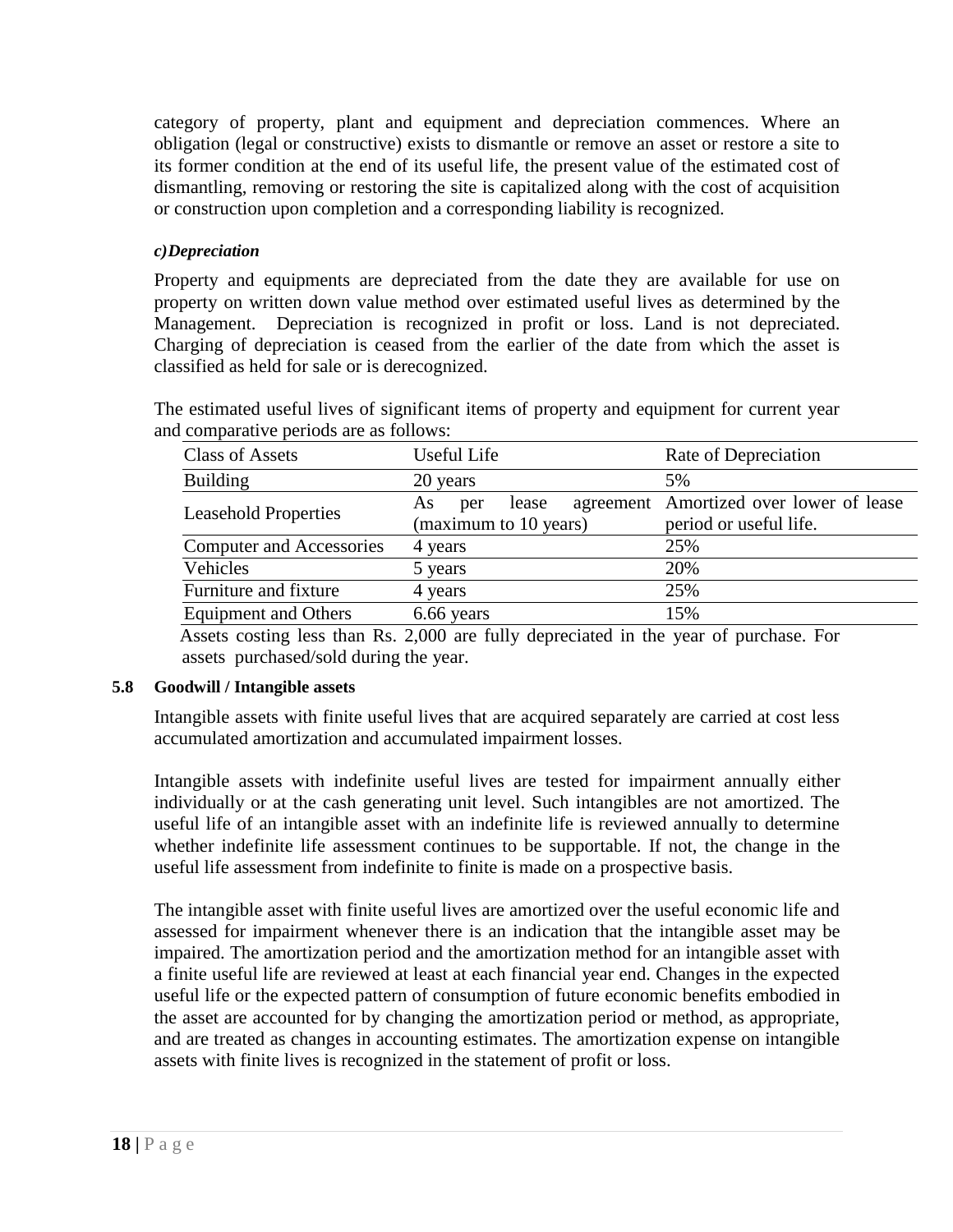Gains or losses arising from de-recognition of an intangible asset are measured as the difference between the net disposal proceeds and the carrying amount of the asset and are recognized in the statement of profit or loss when the asset is derecognized.

Certain computer software costs are capitalized and recognized as intangible assets based on materiality, accounting prudence and significant benefits expected to flow therefrom for a period longer than one year.

The estimated useful lives of significant items of intangible assets for current year and comparative periods are as follows:

| Class of<br>Assets | $\mathbf{I}$ $\mathbf{F}$ $\mathbf{F}$ $\mathbf{F}$ | <b>Rate of L</b><br>Depreciation |
|--------------------|-----------------------------------------------------|----------------------------------|
| Computer software_ | years                                               | 20%                              |

#### **5.9 Investment Property**

Investment property is the land or building or both held either for rental income or for capital appreciation or for both, but not for sale in ordinary course of business and owneroccupied property. The Bank holds investment property that has been acquired through the enforcement of security over the loan and advances.

Investment properties are measured initially at cost, including transaction costs. The carrying amount includes the cost of replacing part of an existing investment property at the time that cost is incurred. If the recognition criteria are met; and excludes the costs of day-to-day servicing of an investment property. Subsequent to initial recognition, investment properties are stated at fair value, which reflects market conditions at the reporting date. Gains or losses arising from changes in the fair values of investment properties are included in the income statement in the year in which they arise. Investment property which initially measured at cost and subsequently at Cost Model. Accordingly, such properties are subsequently measured at cost less accumulated depreciation and impairment loss if any.

Investment properties are derecognized either when they have been disposed of, or when the investment property is permanently withdrawn from use and no future economic benefit is expected from its disposal. Any gains or losses on the retirement or disposal of an investment property are recognized in the income statement in the year of retirement or disposal.

#### **5.10 Income tax**

The Company is subject to tax laws of Nepal. Income Taxes have been calculated as per the provisions of the Income Tax Act, 2058. Deferred tax is recorded on temporary differences between the tax bases of assets and liabilities and their carrying amounts, at the rates that have been enacted or substantively enacted at the reporting date. The ultimate realization of deferred tax assets is dependent upon the generation of future taxable profits during the periods in which those temporary differences and tax law carry-forwards become deductible. The Bank considers the expected reversal of deferred tax liabilities and projected future taxable income making this assessment. The amount of the deferred tax assets considered realizable, however, could be reduced in the near term if estimates of future taxable income during the carry-forward period are reduced.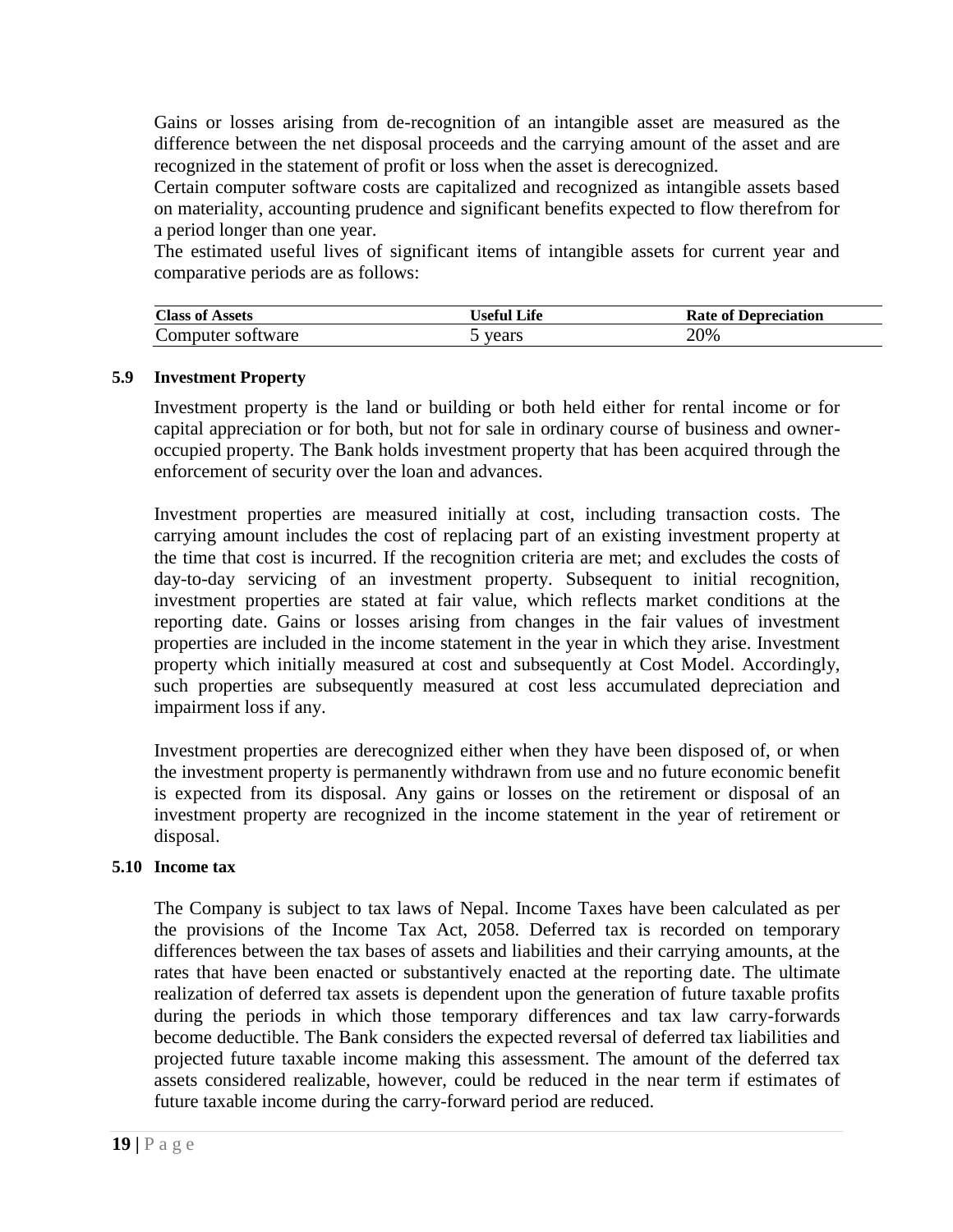Income tax comprises current and deferred tax. Income tax expense is recognized in the statement of profit and loss except to the extent it relates to items directly recognized in equity or in other comprehensive income.

#### *Current Tax*

Current tax is the amount of tax payable based on the taxable profit for the year. Taxable profit differs from "profit before tax" as reported in the statement of profit and loss because of items of income or expense that are taxable or deductible in other years and items that are never taxable or deductible.

Current income tax assets and liabilities for the current period are measured at the amount expected to be recovered from or paid to the taxation authorities. The tax rates and tax laws used to compute the amount are those that are enacted or substantively enacted by the reporting date in the countries where the Bank operates and generates taxable income. Current income tax assets and liabilities also include adjustments for tax expected to be payable or recoverable in respect of previous periods.

#### *Deferred Tax*

Deferred tax is recognized on temporary differences arising between the carrying amounts of assets and liabilities for financial reporting purposes and the amounts used for taxation purposes.

Deferred tax is determined using tax rates (and laws) enacted or substantively enacted at the reporting date and that are expected to apply when the related deferred tax asset is realized or the deferred tax liability is settled. Deferred tax assets are reviewed at each reporting date and reversed if it is no longer probable that the related tax benefits will be realized. The measurement of deferred tax reflects the tax consequences that would follow from the manner in which the Bank expects, at the reporting date, to recover or settle the carrying amount of its assets and liabilities.

Deferred tax assets are recognized for all deductible temporary differences, carry forward of unused tax credits and unused tax losses, to the extent that it is probable that taxable profit will be available against which the deductible temporary differences, and the carry forward of unused tax credits and unused tax losses can be utilized except:

- i. Where the deferred tax asset relating to the deductible temporary difference arises from the initial recognition of an asset or liability in a transaction that is not a business combination and, at the time of the transaction, affects neither the accounting profit nor taxable profit or loss.
- ii. In respect of deductible temporary differences associated with investments in subsidiaries, associates and interests in joint ventures, deferred tax assets are recognized only to the extent that it is probable that the temporary differences will reverse in the foreseeable future and taxable profit will be available against which the temporary differences can be utilized.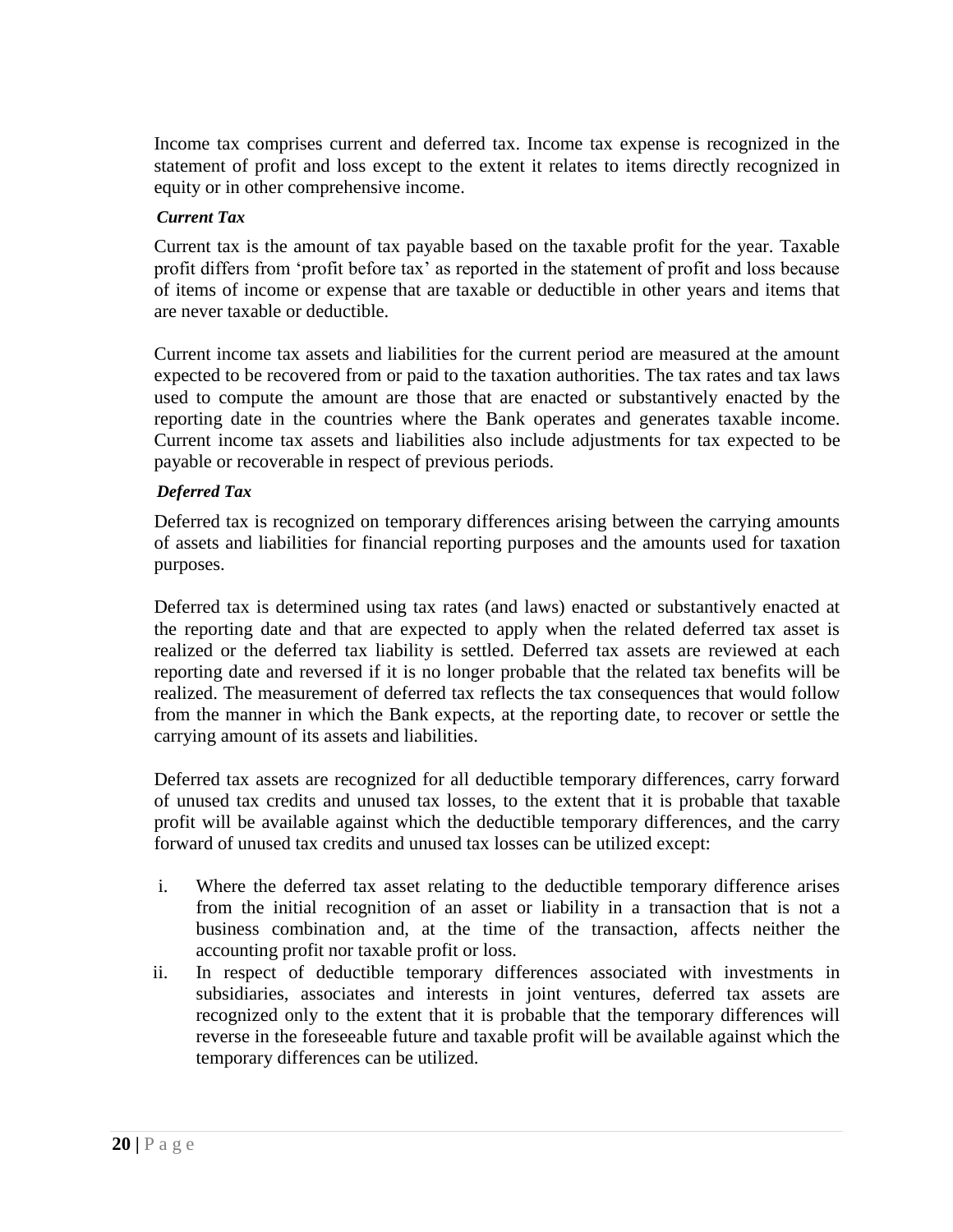Deferred tax relating to items recognized in OCI is recognized in OCI. Deferred tax items are recognized in correlation to the underlying transaction either in other comprehensive income or directly in equity.

Deferred tax assets and deferred tax liabilities are offset, if a legally enforceable right exists to set off current tax assets against current income tax liabilities and the deferred taxes relate to the same taxable entity and the same taxation authority.

## **5.11 Deposits, debt securities issued and subordinated liabilities**

Bank deposits consist of money placed into the Bank by its customers. These deposits are made to deposit accounts such as fixed deposit accounts, savings accounts, margin deposit accounts, call deposit accounts and current accounts. Details and further disclosures about deposits have been explained in Note that follows.

#### **5.12 Provisions**

Provisions are recognized when the Company has a present legal or constructive obligation as a result of a past event, when it is probable that an outflow of resources will be required to settle the obligation and when the amount can be reliably estimated.

The amount recognized as a provision is the best estimate of the consideration required to settle the present obligation at the end of the reporting period, taking into account the risks and uncertainties surrounding the obligation. When a provision is measured using the cash flows estimated to settle the present obligation, its carrying amount is the present value of those cash flows (when the effect of the time value of money is material).

When some or all of the economic benefits required to settle a provision are expected to be recovered from a third party, a receivable is recognized as asset if it is virtually certain that reimbursement will be received and the amount of the receivable can be measured reliably. A disclosure for contingent liabilities is made where there is:

- a possible obligation that arises from past events and whose existence will be confirmed only by the occurrence or non-occurrence of one or more uncertain future events not wholly within the control of the entity; or
- present obligation that arises from past events but is not recognized because:
	- o It is not probable that an outflow of resources embodying economic benefits will be required to settle the obligation; or

o The amount of the obligation cannot be measured with sufficient reliability. A contingent asset is a possible asset that arises from past events and whose existence will be confirmed only by the occurrence or non-occurrence of one or more uncertain future events not wholly within the control of the entity.

Commitments include the amount of purchase order (net of advances) issued to parties for completion of assets.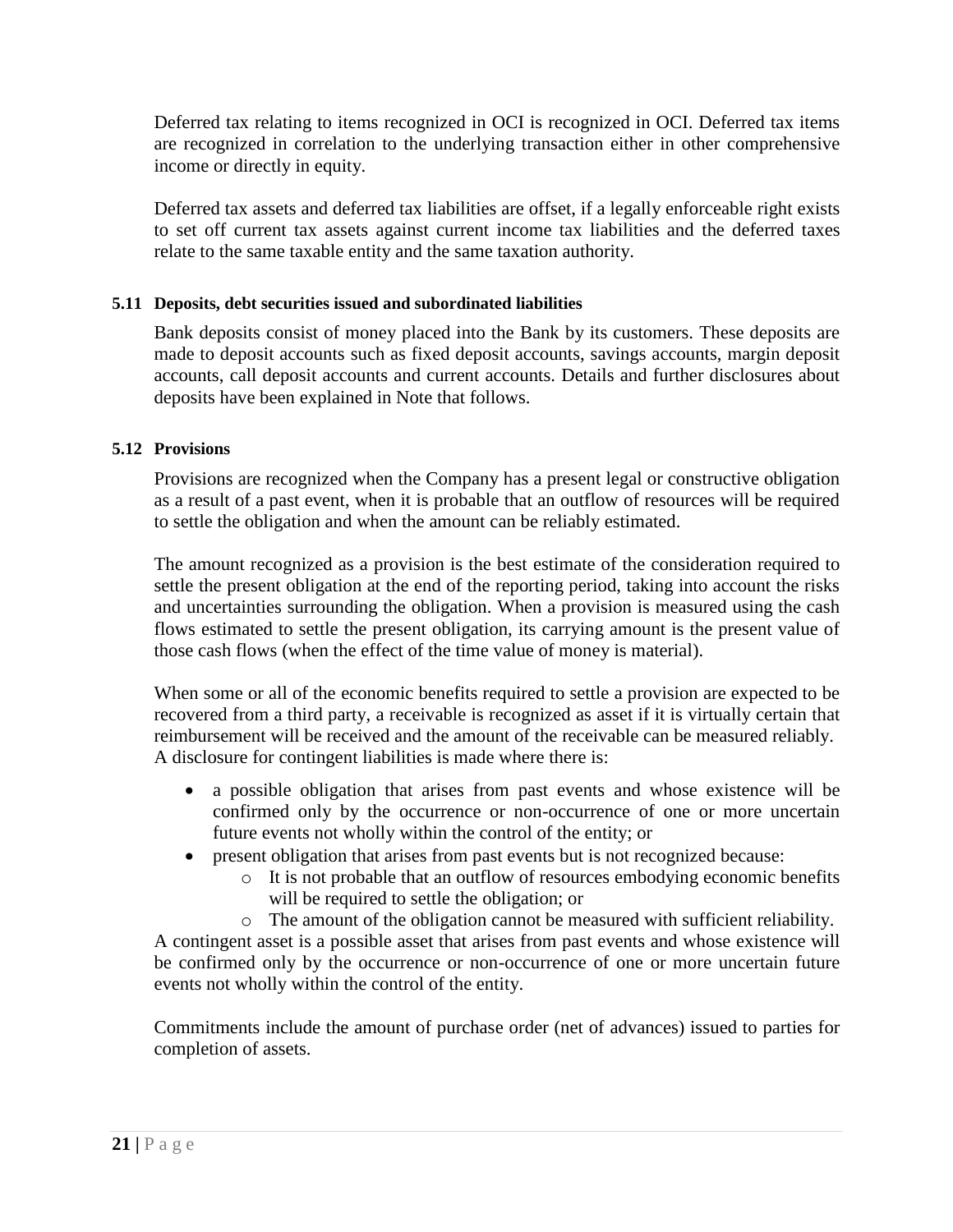Provisions, contingent liabilities, contingent assets and commitments are reviewed at each reporting period.

Provisions for onerous contracts are recognized when the expected benefits to be derived by the Company from a contract are lower than the unavoidable costs of meeting the future obligations under the contract.

## **5.13 Revenue Recognition**

Revenue comprises of interest income, fees and commission, foreign exchange income, cards income, disposal income etc. Revenue is recognized to the extent it is probable that the economic benefits will flow to the Bank and the revenue can be reliably measured. Revenue is not recognized during the period in which its recoverability of income is not probable. The bases of incomes recognition are as below:

#### *Interest income*

Interest income is recognized in profit or loss using effective interest method. Effective interest rate is the rate that exactly discounts the estimated future cash payments and receipts through the expected life of financial asset or liability to the carrying amount of the asset or liability. The calculation of effective interest rate includes all transactions cost and fee and points paid or received that are integral part of the effective interest. The transaction costs include incremental costs that are directly attributable to the acquisition or issue of financial assets.

Interest income presented in statement of profit and loss includes:

- Interest income on financial assets measured at amortized cost calculated on an effective interest rate method. These financial assets include loans and advances including staff loans, investment in government securities, investment in corporate bonds, investment in NRB Bond and deposit instruments, reverse repos, inter banking lending etc.
- Interest on investment securities measured at fair value, calculated on effective interest rate.
- Income on discounted instruments like bills purchased, documents negotiation is recognized over the period of discounting on accrual basis using effective interest rate.

Interest income on all trading assets are considered to be incidental to the Bank"s trading operations and are presented together with all other changes in fair value of trading assets and liabilities in net trading income.

#### *Fee and commission income*

Fees and commission income that are integral to the effective interest rate on a financial asset are included in measurement of effective interest rate. Other fees and commission income including management fee, service charges, syndication fee, forex transaction commission, commission of issue of letter of credit and guarantee are recognized as the related services are performed.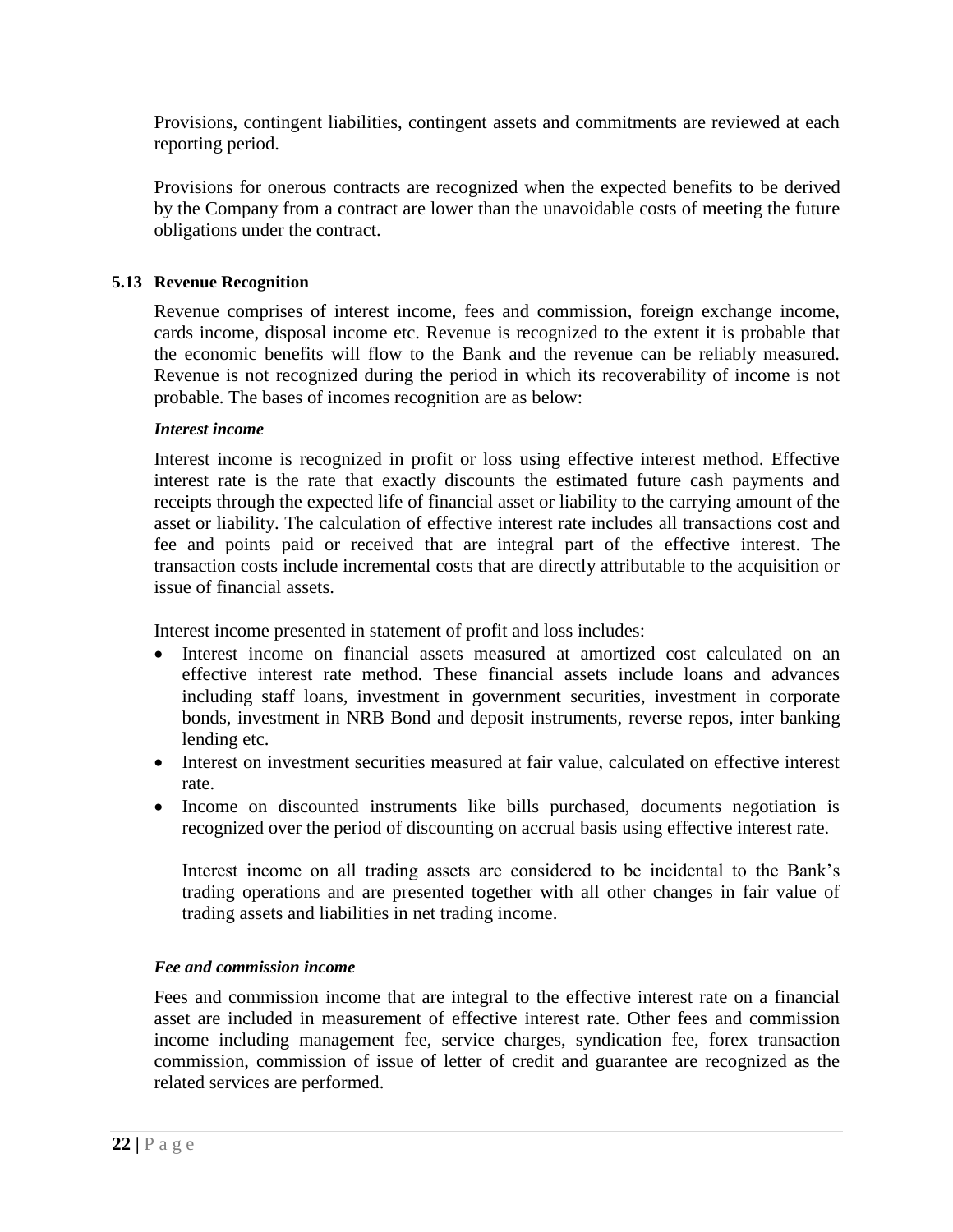#### *Dividend income*

Dividend on investment in resident company is recognized when the right to receive payment is established. Dividend income are presented in net trading income, net income from other financial instruments at fair value through profit or loss or other revenue based on the underlying classification of the equity instruments.

#### *Net trading income*

Results arising from trading activities include all gains and losses from changes in fair value and related interest income or expense and dividends for financial assets and financial liabilities held for trading. This includes any ineffectiveness recorded in hedging transactions. Net trading income also includes gain on foreign exchange transaction.

#### *Net income from other financial instrument at fair value through Profit or Loss*

Financial assets and financial liabilities classified in this category are those that have been designated by management upon initial recognition. Management may only designate an instrument at fair value through profit or loss upon initial recognition when the following criteria are met, and designation is determined on an instrument-by-instrument basis:

- The designation eliminates or significantly reduces the inconsistent treatment that would otherwise arise from measuring the assets or liabilities or recognizing gains or losses on them on a different basis.
- The assets and liabilities are part of a group of financial assets, financial liabilities or both, which are managed and their performance evaluated on a fair value basis, in accordance with a documented risk management or investment strategy.
- The financial instrument contains one or more embedded derivatives, which significantly modify the cash flows that would otherwise be required by the contract.

Financial assets and financial liabilities at fair value through profit or loss are recorded in the statement of financial position at fair value. Changes in fair value are recorded in Net gain or loss on financial assets and liabilities designated at fair value through profit or loss is recognized in statement of Profit or Loss. Interest earned or incurred is accrued in Interest income or Interest expense, respectively, using the effective interest rate (EIR), while dividend income is recorded in other operating income when the right to the payment has been established.

#### **5.14 Interest expense**

Interest expense on all financial liabilities including deposits are recognized in profit or loss using effective interest rate method. Interest expense on all trading liabilities are considered to be incidental to the Bank"s trading operations and are presented together with all other changes in fair value of trading assets and liabilities in net trading income.

#### **5.15 Employees Benefits**

#### *a) Short Term Employee Benefits*

Short term employee benefit obligations are measured on an undiscounted basis and are expensed as the related service is provided. A liability is also recognized for the amount expected to be paid under bonus required by the prevailing Bonus Act pay the amount as a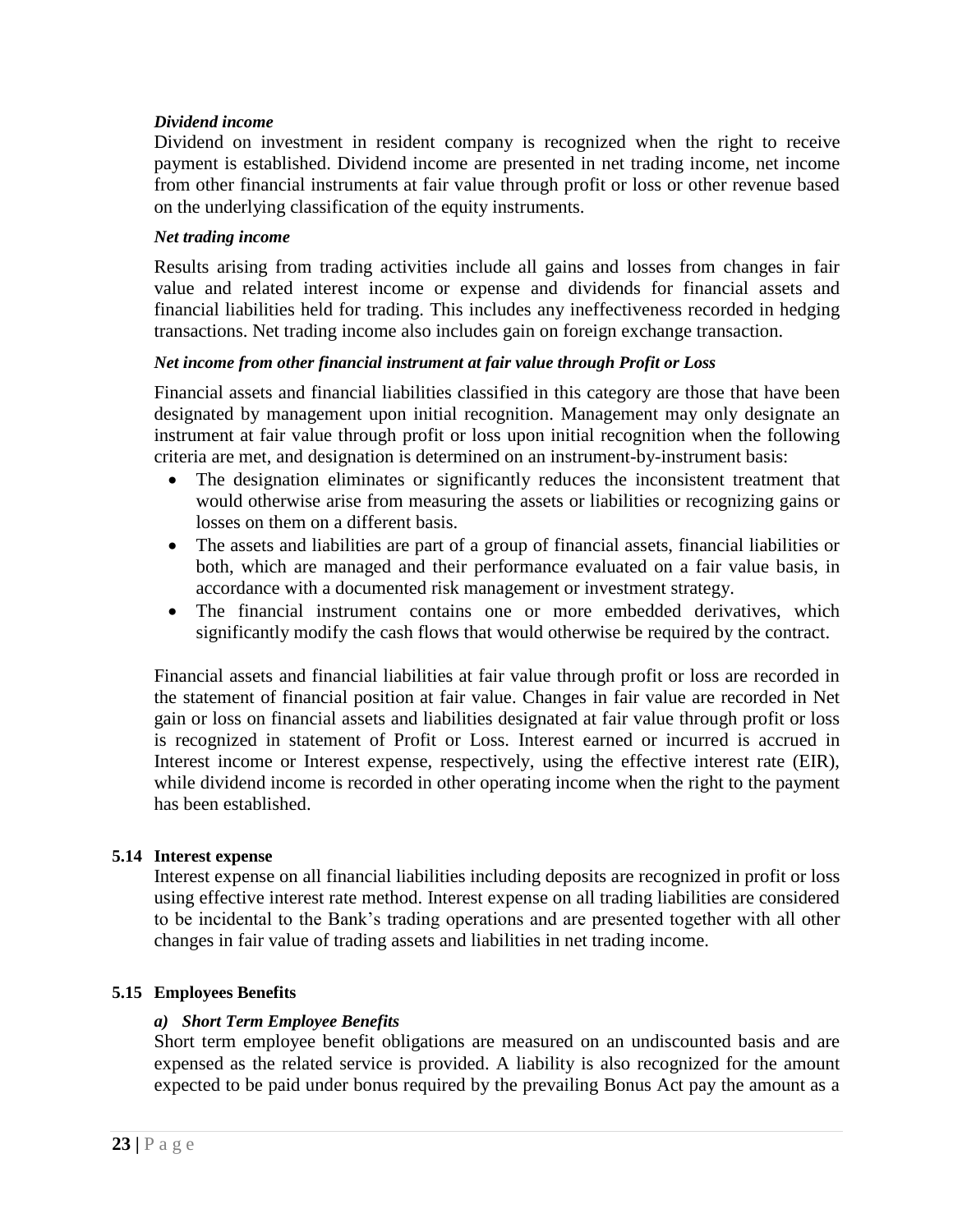result of past service provided by the employee and the obligation can be estimated reliably under short term employee benefits.

Short-term employee benefits include all the following items (if payable within 12 months after the end of the reporting period):

- wages, salaries and social security contributions;
- paid annual leave and paid sick leave;
- non-monetary benefits

#### *b) Post-Employment Benefit Plan*

Post-employment benefit plan includes followings:

#### *i. Defined Contribution Plan*

A defined contribution plan is a post-employment benefit plan under which an entity pays a fixed contribution to a separate entity and has no legal or constructive obligation to pay future amounts. Obligations for contributions to defined contribution plans are recognized as personnel expense in profit or loss in the periods during which the related service are rendered by employees. Pre-paid contributions are recognized as an asset to the extent that cash refund or reduction in future payments is available. Contributions to a defined contribution plan being due for more than 12 months after the end of the period in which the employee render the service are discounted at their present value. The following are the defined contribution plan provided by the Bank to its employees:

#### *a) Employees Provident Fund*

In accordance with law, all employees of the Bank are entitled to receive benefits under the provident fund, a defined contribution plan in which both the employee and the Bank contribute monthly at a pre-determined rate (currently, 10% of the basic salary plus grades). Bank does not assume any future liability for provident fund benefits other than its annual contribution.

#### *ii. Defined Benefit Plan*

The Bank provides Pension & Gratuity Plan, Retirement Plan and Leave Encashment Plan (in terms of Annual Leave and Sick Leave) as defined benefits to its employees. These benefits are post-employment benefit plans and are paid based on length of service. These benefit plans are funded whereas the Bank makes earmark investment of these funds. The gratuity plan provides for lump sum payments to vested employees at retirement or upon death while in employment or on termination of employment for an amount equivalent defined days" eligible salary payable for each completed year of service.

The pension plan provides for lump sum payments to vested employees at retirement or equated payment till death of the employee (and half thereafter to the spouse of the employee). Further, employees of the Bank are entitled to avail Annual Leave and Sick Leave. The employees can carry forward the un-availed leave and are entitled to encash the cumulative leave at the time of the retirement. The obligation under these plans is calculated by a qualified actuary every year using projected unit credit method.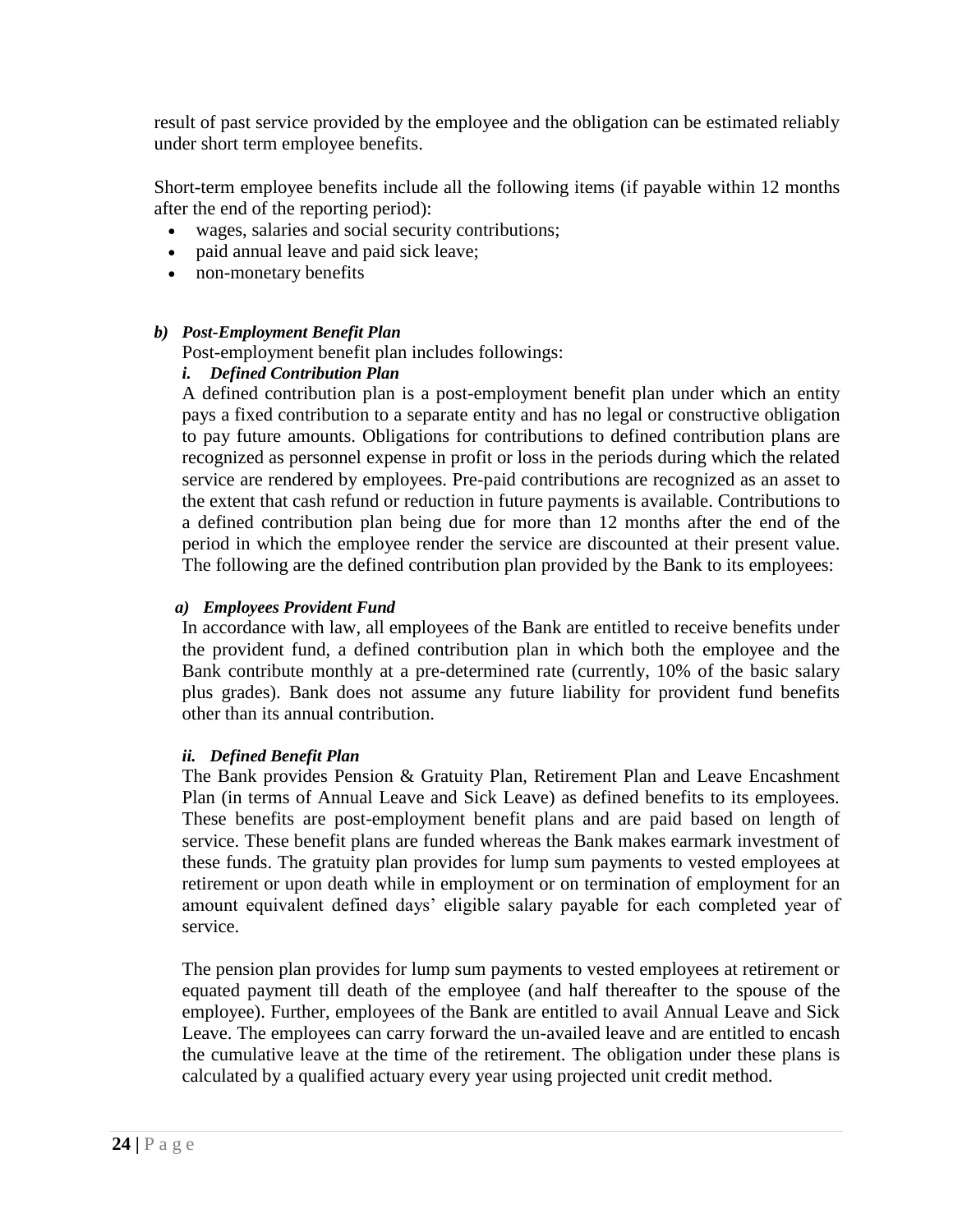The following are the defined benefit plans provided by the Bank to its employees:

#### *a) Gratuity*

Bank provides for gratuity on accrual basis covering eligible employees in terms of Employee Service Byelaws of the Bank. The plan provides for lump sum payments to vested employees at retirement or upon death while in employment or on termination of employment for an amount equivalent defined days" eligible salary payable for each completed years of service. The Bank accounts for the liability for gratuity as per the actuarial valuation.

#### *b) Leave Salary*

The employees of the Bank are entitled to carry forward a part of their unavailed/ unutilized leave subject to a maximum limit. The employees can encash unavailed/ unutilized leave partially in terms of Employee Service Byelaws of the Bank. The Bank accounts for the liability for accumulated leave as per the actuarial valuation.

#### *c) Termination Benefits*

Termination benefits are recognized as expense when the Bank is demonstrably committed, without realistic possibility of withdrawal, to a formal plan to provide termination benefits to employees as a result of an offer made to encourage voluntary redundancy. Termination benefits are recognized if the Banks made an offer for voluntary redundancy, it is probable that the offer will be accepted and the number of acceptances can be measured reliably. If the benefits are payable in more than 12 months after the reporting date, they are discounted to their present value.

#### **5.16 Leases**

The determination of whether an arrangement is a lease, or contains a lease, is based on the substance of the arrangement at the inception date and requires an assessment of whether the fulfillment of the arrangement is dependent on the use of a specific asset or assets and the arrangement conveys a right to use the asset, even if that right is not explicitly specified in an arrangement.

#### *The Bank as a Lessee:*

Finance leases that transfer to the Bank substantially all of the risks and benefits incidental to ownership of the leased item, are capitalized at the commencement of the lease at the fair value of the leased property or, if lower, at the present value of the minimum lease payments. Lease payments are apportioned between finance charges and reduction of the lease liability so as to achieve a constant rate of interest on the remaining balance of the liability. Finance charges are recognized in Finance cost in the income statement.

Leased assets are depreciated over the useful life of the asset. However, if there is no reasonable certainty that the Bank will obtain ownership by the end of the lease term, the asset is depreciated over the shorter of the estimated useful life of the asset and the lease term.

Leases that do not transfer to the Bank substantially all the risks and benefits incidental to ownership of the leased items are operating leases. Operating lease payments are recognized as an expense in the income statement on a straight-line basis over the lease term. Where the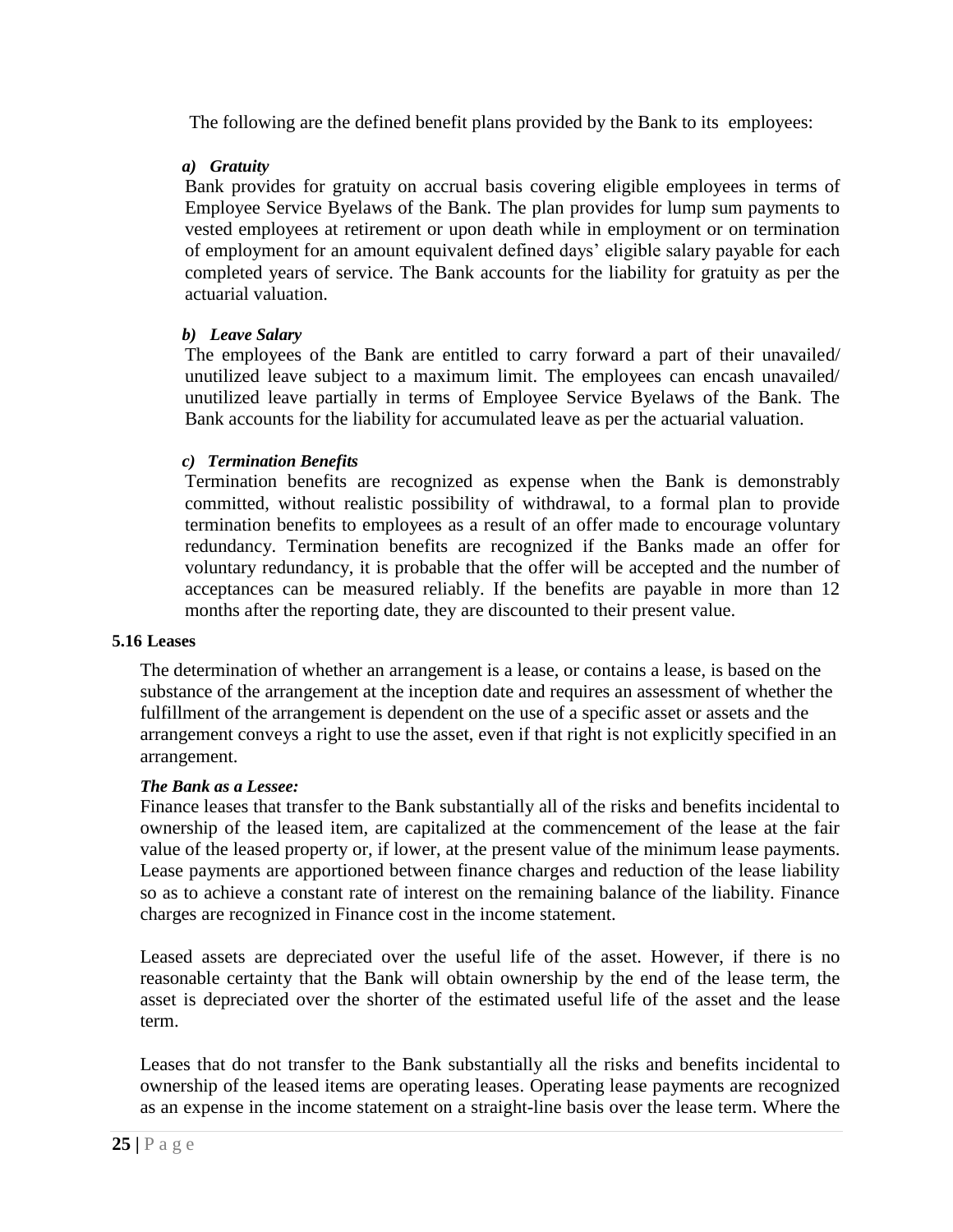rentals are structured solely to increase in line with expected general inflation to compensate for the lessor's expected inflationary cost increases, such increases are recognized in the year in which such benefits accrue. Contingent rentals are recognized as an expense in the period in which they are incurred.

#### *The Bank as a lessor*

Leases in which the Bank does not transfer substantially all of the risks and benefits of ownership of the asset are classified as operating leases. Initial direct costs incurred in negotiating an operating lease are added to the carrying amount of the leased asset and recognized over the lease term on the same bases as rental income. Contingent rents are recognized as revenue in the period in which they are earned.

#### **5.17 Foreign Currency translation**

The items included in the financial statements of the entity are measured using the functional currency of the Bank which Nepalese Rupees is using the exchange rates prevailing at the dates when the transactions were affected.

Monetary assets and liabilities denominated in foreign currencies are translated into the functional currency at the buying rate of exchange at the balance sheet date. Any resulting exchange differences are included in the "Other Operating Income" in statement of profit or loss.

Non-monetary assets and liabilities that are measured at historical cost in a foreign currency are translated into the functional currency using the rate of exchange at the date of initial transaction. Non-monetary item assets and liabilities measured at fair value in a foreign currency are translated into the functional currency using the rate of exchange at the date the fair value was determined.

Foreign exchange differences arising on settlement of monetary items is included in "Net Trading Income" in statement of profit or loss.

## **5.18 Financial guarantee and loan commitment**

The Bank makes available to its customers guarantees that may require that the Bank makes payments on their behalf and enters into commitments to extend credit lines to secure their liquidity needs. Letters of credit and guarantees (including standby letters of credit) commit the Bank to make payments on behalf of customers in the event of a specific act, generally related to the import or export of goods. Such commitments expose the Bank to similar risks to loans and are mitigated by the same control processes and policies.

## **5.19 Share capital and reserves**

The Bank classifies the capital instruments as equity instruments or financial liabilities in accordance with the substance with the contractual terms of the instruments. Equity is defined as residual interest in total assets of an entity after deducting all its liabilities. Common shares are classified as equity of the Bank and distributions thereon are presented in statement of changes in equity.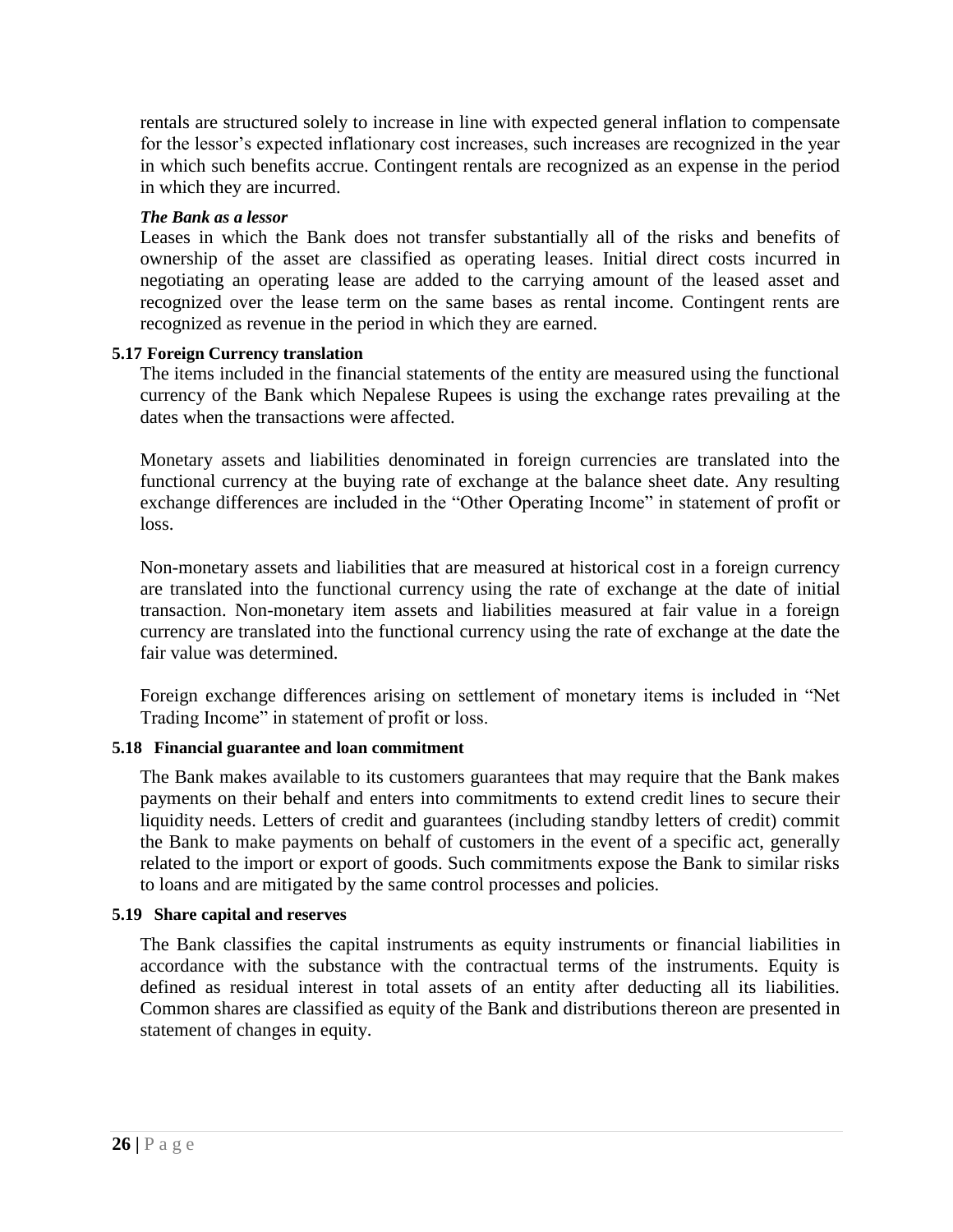The Bank is required to maintain the capital adequacy ratio imposed by the regulator. The ratio is fixed at 11% for current year and the Bank has maintained the ratio equal to 17.02% as at chaitra end 2075.

Incremental costs directly attributable to issue of an equity instruments are deducted from the equity.

## **5.20 Earnings per share including diluted**

Basic earnings per share is computed by dividing the profit/ (loss) for the year by the weighted average number of equity shares outstanding during the year.

Diluted earnings per share is computed by dividing the profit/ (loss) for the year as adjusted for dividend, interest and other charges to expense or income (net of any attributable taxes) relating to the dilutive potential equity shares, by the weighted average number of equity shares considered for deriving basic earnings per share and the weighted average number of equity shares which could have been issued on the conversion of all dilutive potential equity shares. Potential equity shares are deemed to be dilutive only if their conversion to equity shares would decrease the net profit per share from continuing ordinary operations. Potential dilutive equity shares are deemed to be converted as at the beginning of the period, unless they have been issued at a later date.

There have been no transactions involving ordinary shares or potential ordinary shares between the reporting date and the date of the completion of these financial statements which would require the restatement of earnings per share.

|                                    | Banking                        |                                        | Treasurv                  |                                                  | Remittance                |                                                  | <b>Government Transaction</b> |                                                  | All Other              |                                                  | Total                  |                                                  |
|------------------------------------|--------------------------------|----------------------------------------|---------------------------|--------------------------------------------------|---------------------------|--------------------------------------------------|-------------------------------|--------------------------------------------------|------------------------|--------------------------------------------------|------------------------|--------------------------------------------------|
| <b>Particulars</b>                 | Current Quarter Previous vear  | <b>Corresponding</b><br><b>Ouarter</b> | Current<br><b>Ouarter</b> | Corresponding<br>Previous year<br><b>Ouarter</b> | Current<br><b>Ouarter</b> | Corresponding<br>Previous vear<br><b>Ouarter</b> | Current<br><b>Ouarter</b>     | Corresponding<br>Previous vear<br><b>Ouarter</b> | <b>Current Quarter</b> | Corresponding<br>Previous vear<br><b>Quarter</b> | <b>Current Quarter</b> | Corresponding<br>Previous year<br><b>Ouarter</b> |
| Revenues from external customers   | 7,107,487,967                  | 6,331,805,273                          | 488,106,770               | 281,331,048                                      | 80,820,887                | 84,486,419                                       | 442,279,422                   | 541,778,873                                      | 696,116,961            | 1,013,187,853                                    | 8,814,812,006          | 8,252,589,466                                    |
| Intersegment revenues              |                                |                                        |                           |                                                  |                           |                                                  |                               |                                                  |                        |                                                  |                        |                                                  |
| Segment Profit / (Loss) before tax | 3,830,958,005                  | 4,317,965,717                          | 488,106,770               | 281,331,048                                      | 72,390,769                | 80,455,858                                       | 442,279,422                   | 541,778,873                                      | (1,634,696,147)        | (1,553,614,936)                                  | 3,199,038,818          | 3,667,916,560                                    |
| Segment Assets                     |                                | 91,338,638,496 78,455,333,060          | 21,942,483,163            | 11,644,319,086                                   |                           |                                                  | 8,195,055,958                 | 1,565,523,669                                    | 25,787,270,299         | 22,831,055,981                                   | 147,263,447,916        | 114,496,231,796                                  |
| Segment liabilities                | 105,982,475,538 90,857,502,900 |                                        |                           |                                                  |                           | ٠                                                | $\overline{\phantom{a}}$      |                                                  | 11,409,337,164         | 9,619,382,223                                    | 117,391,812,702        | 100,476,885,123                                  |

## **6. Segment Information**

## A. Information about reportable Segment

## B. Reconciliation of reportable segment profit or loss

| <b>Particulars</b>                              | <b>Current Quarter</b> | Corresponding<br>Previous year<br><b>Quarter</b> |
|-------------------------------------------------|------------------------|--------------------------------------------------|
| Total profit before tax for reportable segments | 4,833,734,966          | 5,221,531,497                                    |
| Profit before tax for other Segments            | (1,634,696,147)        | (1,553,614,936)                                  |
| Elimination of inter-segment profit             |                        |                                                  |
| Elimination of discontinued operation           |                        |                                                  |
| Unallocated amounts:                            |                        |                                                  |
| - Other Corporate expenses                      | 2,330,813,108          | 2,566,802,789                                    |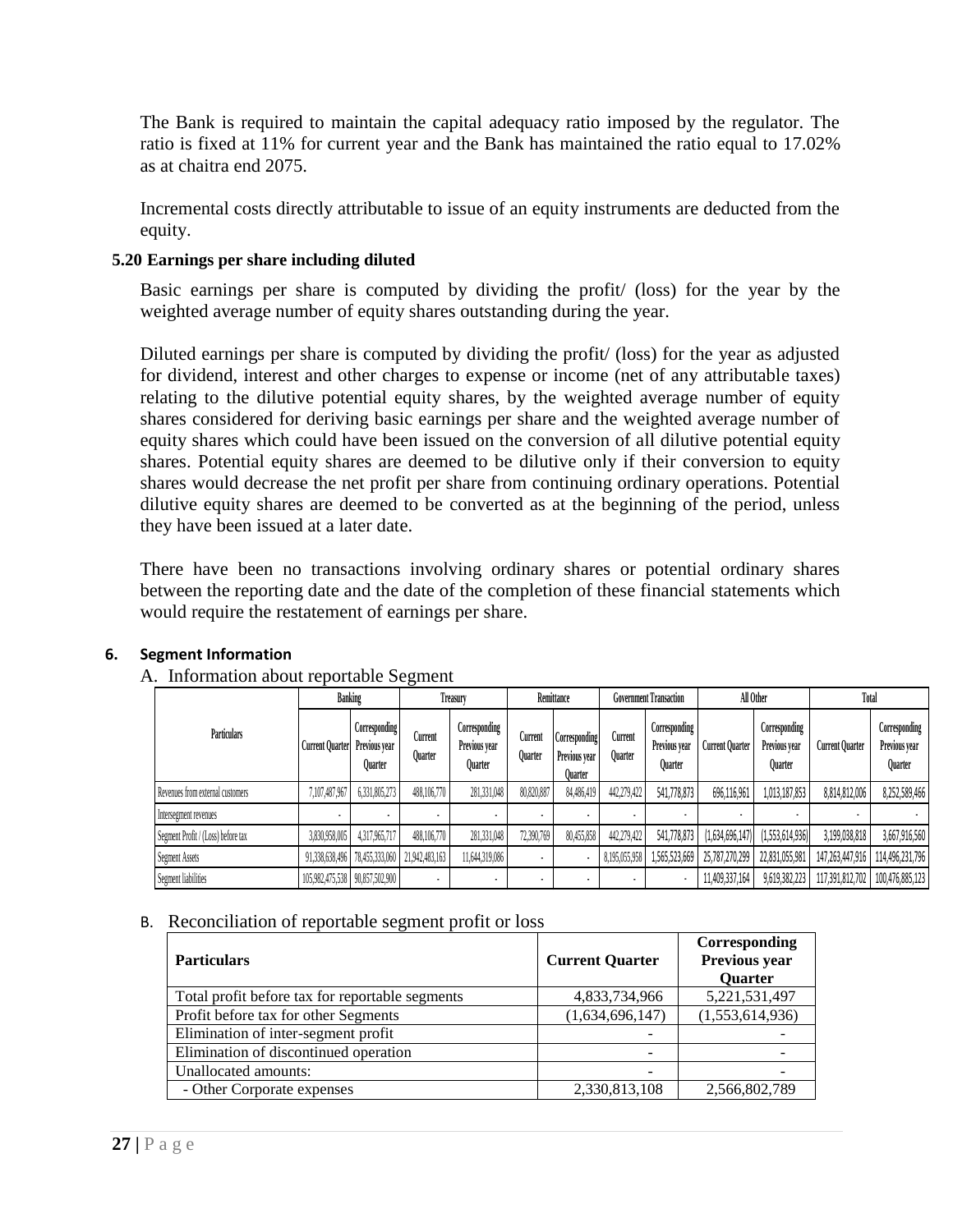#### **7. Related parties disclosures**

The related parties of the Bank which meets the definition of related parties as defined in "NAS 24 Related Parties Disclosure" are as follows:

#### *7.1 Nepal Government*

Nepal Government holds 51% shares in the bank and representation in the board of directors of the bank, is considered to be related party to the bank.

#### **7.2** *Key Management Personnel (KMP)*

The key management personnel are those persons having authority and responsibility of planning, directing and controlling the activities of the entity, directly or indirectly including any director. The key management of the Bank includes members of its Board of Directors, Chief Executive Officer, and other higher-level employee of the Bank. The name of the key management personnel who were holding various positions in the office during the year (As at Chaitra end 2075) were as follows:

| <b>SN</b> | <b>Name</b>           | <b>Position</b> |
|-----------|-----------------------|-----------------|
|           | Basudev Adhikari      | Chairman        |
| 2         | Harisaran Pudasaini   | Member          |
| 3         | Dipendra Bikram Thapa | Member          |
| 4         | Dr. Umakanta Silwal   | Member          |
| 5         | Bharat Raj Wasti      | Member          |
| 6         | Ganga Prasad Gyawali  | Member          |

#### **Name of Directors**

| Name of the Key Management<br><b>Personnel</b> | <b>Post</b>                                        |
|------------------------------------------------|----------------------------------------------------|
| Krishna Bahadur Adhikari                       | <b>Acting Chief Executive Officer</b>              |
| Durga Raj Regmi                                | <b>Expert- Deputy Chief Executive Officer</b>      |
| Samata Panta                                   | <b>Assistant Chief Executive officer</b>           |
| Laxman Poudel                                  | <b>Assistant Chief Executive officer</b>           |
| Bishwo Raj Baral                               | <b>Acting Assistant Chief Executive officer</b>    |
| Prakash Kumar Adhikari                         | <b>Acting Assistant Chief Executive Officer</b>    |
| Suresh Kumar Karna                             | <b>Chief Operating Officer</b>                     |
| Devendra Pratap Shah                           | <b>Former Chief Executive Officer</b>              |
| Raju Nath Khanal                               | <b>Former Deputy Chief Executive Officer</b>       |
| Shyam Sundar Kadel                             | <b>Former Assistant chief Executive Officer</b>    |
| Dilli Ram Sharma                               | Former Acting Assistant chief Executive<br>Officer |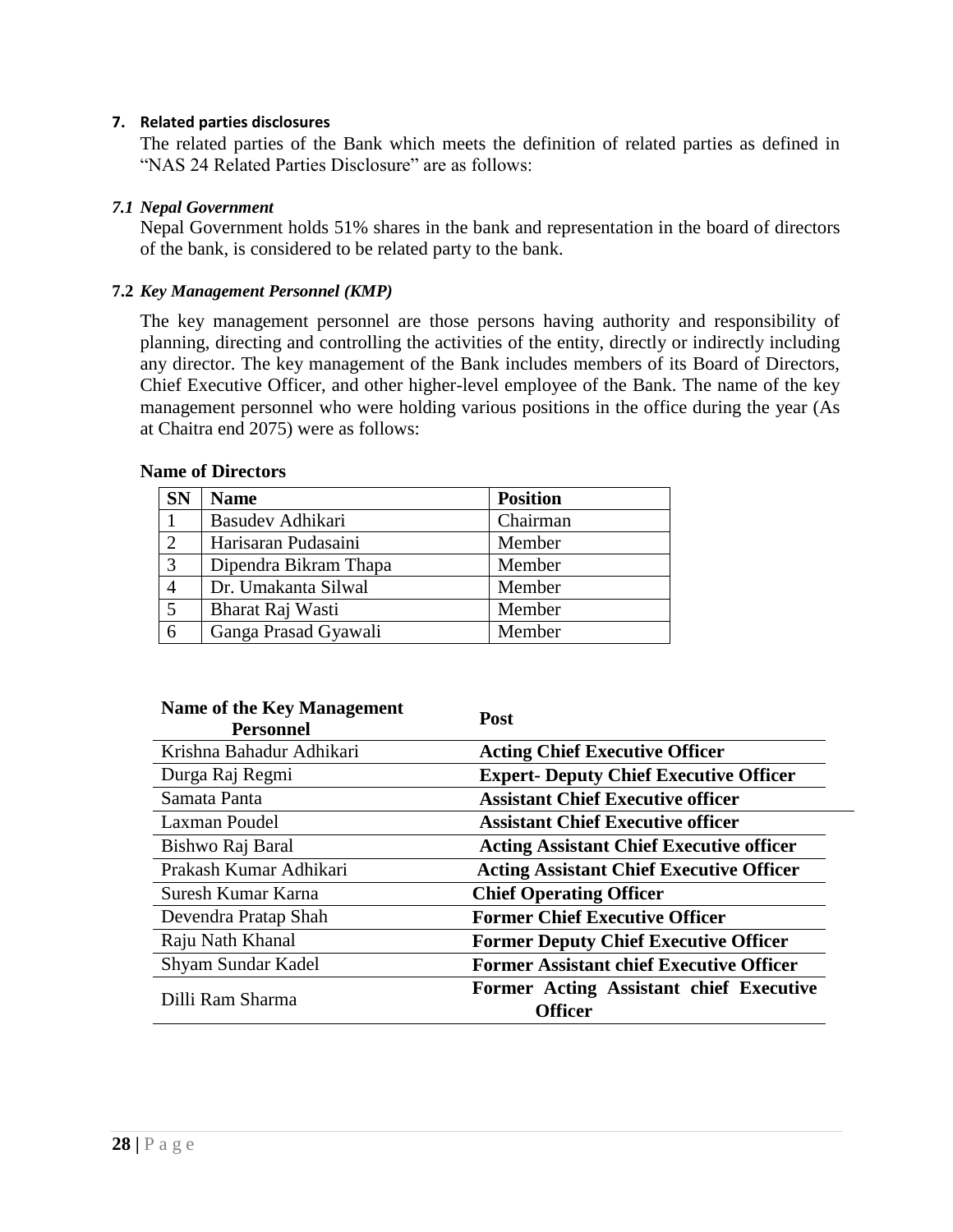#### **7.3 Compensation to Key Management Personnel**

The members of Board of Directors are entitled for meeting allowances. Salary and allowances are provided to Chief Executive Officer and other member of the management team. Salary and Allowances paid to the Chief Executive Officer is based on the contract entered by the Bank with him whereas compensation paid to other members of management team are governed by Employees Byelaws and decisions made by management time to time in this regard. In addition to salaries and allowances, non- cash benefits like vehicle facility, subsidized rate employees' loan, and termination benefits are also provided to KMP.

The details relating to compensation paid to key management personnel (Director's only) were as follows:

| <b>Particulars</b>    | <b>Upto</b> | <b>Chaitra</b> | End |
|-----------------------|-------------|----------------|-----|
|                       | 2075        |                |     |
| Director's Fee        | 4,033,900   |                |     |
| <b>Other Expenses</b> | 1,125,136   |                |     |
| <b>Total</b>          | 5,159,036   |                |     |

The details relating to compensation paid to key management personnel other than directors were as follows:

| <b>S.N.</b>    | <b>Particulars</b>                               | <b>Total</b> |
|----------------|--------------------------------------------------|--------------|
|                | Remuneration                                     | 16,988,770   |
|                | Payment under 7 Year Pension Plan (Retired KMPs) | 6,742,779    |
| $\overline{3}$ | Retirement Benefit (Retired KMPs)                | 6,271,155    |
|                | Gratuity (Retired KMPs)                          | 5,084,601    |
|                | Leave                                            | 1,388,827    |
|                | <b>Total</b>                                     | 36,476,132   |

Besides above remuneration, other facilities like staff loan facilities and vehicle facilities were provided to KMPs as per the staff bylaws of the bank.

#### **8. Dividend paid (aggregate or per share) separately for ordinary shares or other shares**

The bank has not paid any dividend during the reporting period

#### **9. Issues, repurchase and repayment of debt and equity securities**

The bank had issued 17,684,858 ordinary share through further public offering (FPO) at Rs. 280 per share at premium of Rs. 180 per share. Listing is completed till the reporting period.

The bank has incurred share issue expenses of Rs. 53,300,484 for issuance of shares through FPO and has been deducted from share premium.

#### **10. Events after interim period**

There are no material events after reporting date affecting financial status as on Chaitra End 2075.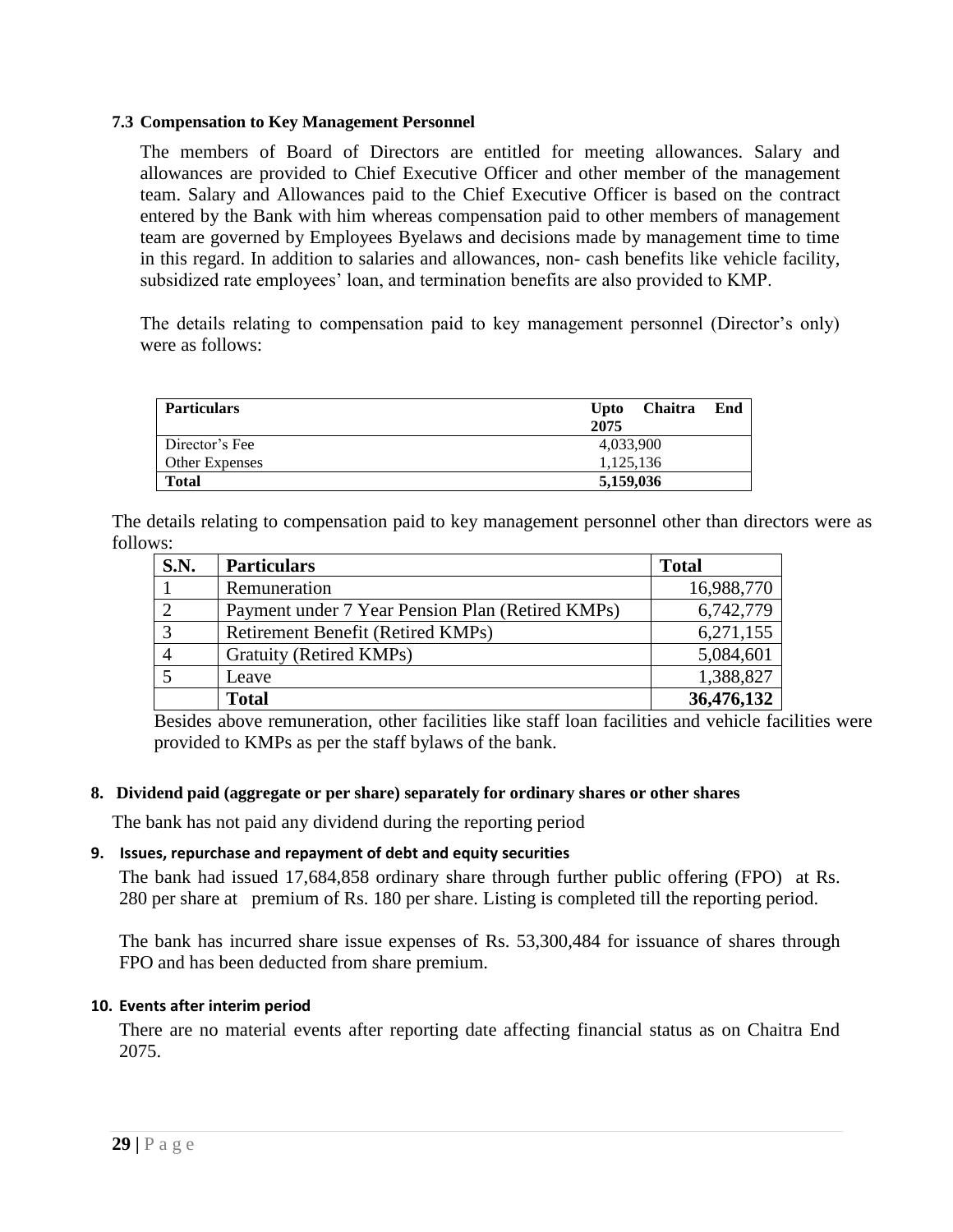## **11. Effect of changes in the composition of the entity during the interim period including merger and acquisition**

After the issue of ordinary shares through further public offering the holding of Nepal Governments stands at 51% as on chaitra end 2075 which was 62.21% as at asadh end 2075.

There is no merger or acquisition effecting the changes in the composition of the bank during the interim period as on chaitra end 2075.

#### **12. Use of Carve-outs Adjustment**

#### **12.1 For Impairment Calculation**

An entity shall assess at the end of each reporting period whether there is any objective evidence that a financial asset or group of financial assets measured at amortized cost is impaired. If any such evidence exists, the entity shall apply paragraph 63 of NAS 39: Financial Instruments: Recognition and Measurement, to determine the amount of any impairment loss unless the entity is bank or financial institutions registered as per Bank and Financial Institutions Act, 2073. Bank and Financial Institutions shall measure impairment loss on loan and advances as higher of amount derived as per prudential norms prescribed by Nepal Rastra Bank and amount determined as per paragraph 63. However, bank and financial institutions shall apply paragraph 63 of NAS 39: Financial Instruments: Recognition and Measurement to determine the amount of impairment loss on financial assets other than loan and advances.

#### **IMPAIRMENT AS PER NAS 39**

| Loans and advances to Customers         | As at 30 <sup>th</sup> Chaitra 2075 |
|-----------------------------------------|-------------------------------------|
| Loans and advances to Customers (A)     | 89,571,237,341                      |
| Less:                                   |                                     |
| Impairment allowances $(a + b)$         | (1,822,687,331)                     |
| Collective Allowances (a)               | (476, 207, 421)                     |
| Individual Allowances (b)               | (1,346,479,910)                     |
| Impairment as percentage of Total Loans | 2.03%                               |
| and advances                            |                                     |

The impact of the application of carve-out in the interim financial statement is as under:

Figures in NPR

| Impairment Loss as per NFRS         | 1,822,687,331 |
|-------------------------------------|---------------|
| Impairment Loss as per norms of NRB | 2,915,449,795 |

Using the carve-out issued by Institute of Chartered Accountant of Nepal, the higher of the above is taken into consideration for impairment loss on loan and advances for preparation of interim financial statement.

#### **12.2 For Using Effective Interest rate**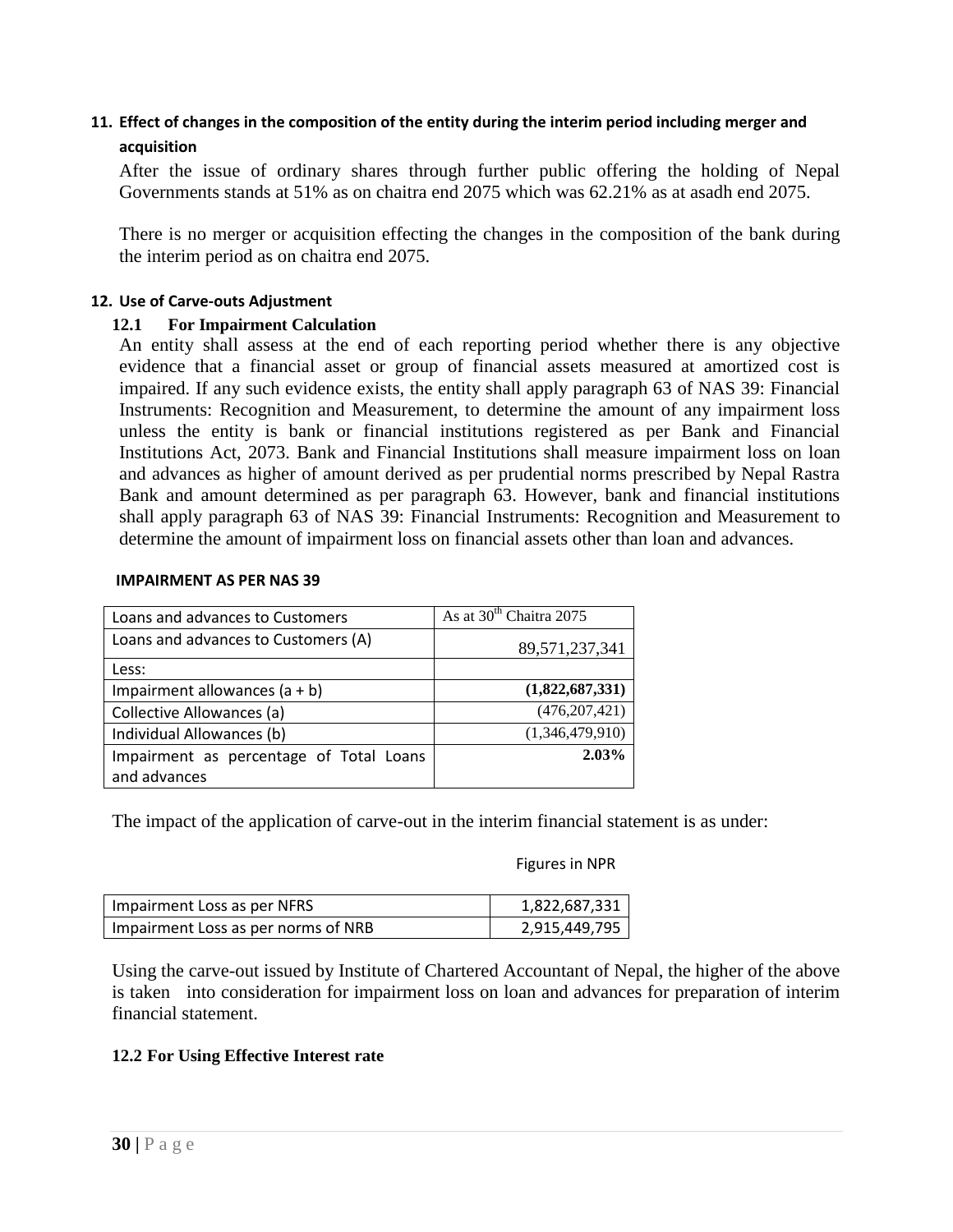During the reporting period Bank has used the exemption for not calculating Interest Income using Effective Interest Rate (EIR) as Bank has considered such calculation to be impracticable. Accordingly, Bank has used Normal interest rate to charge interest income.

#### **12.3 Interest calculation on Impaired Loan and advances**

NAS 39 requires when a financial asset or a group of similar financial assets has been written down as a result of an impairment loss, interest income is thereafter recognized using the rate of interest used to discount the future cash flows for the purpose of measuring the impairment loss. The Bank has not considered fees and transaction cost being immaterial. The interest income has been calculated using EIR.

Interest income on loan and advances that are overdue for more than 180 days are not recognized as Interest income citing the recoverability of such amount.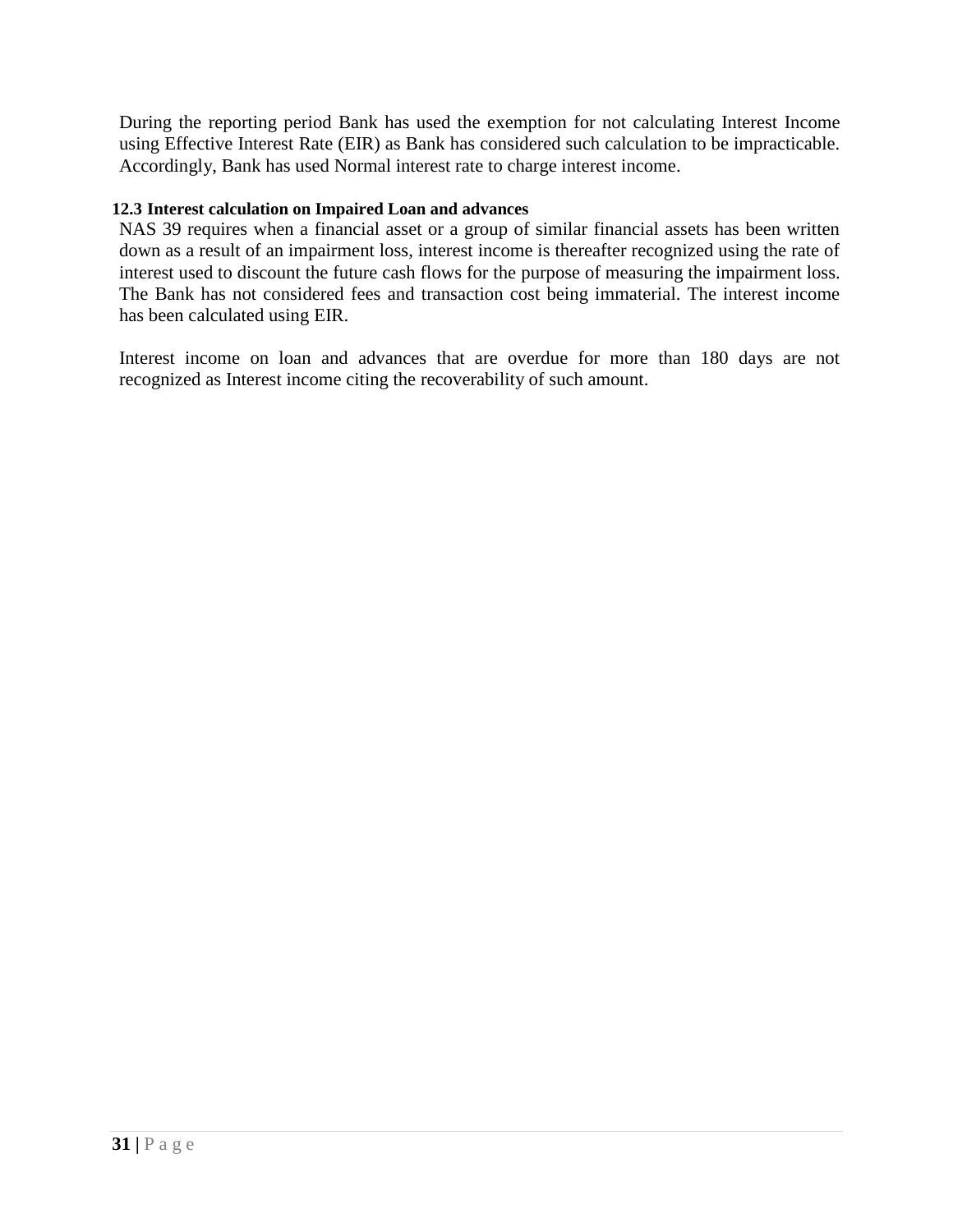## **Disclosure as per Securities Registration and Issuance Regulation, 2073 (Related to sub Rule (1) of Rule 26)**

## **1. Financial Statements**

**A. Statement of Financial Position and statement of profit or Loss** Published along with this report

## **B. Related Party Disclosure**

Parties are considered to be related if any one party has the ability to control the other party or exercise the significant influence over the other party in making financial or operation decision.

Nepal Government holds 51% shares in the bank and has representation in the board of directors of the bank, is considered to be related party to the bank.

The directors, chief executive officer and other key management personnel are also considered to be related party to the bank. No transaction between bank and KMPs was observed other than as prescribed under service bye-laws of the bank and relating to remuneration.

## **C. Major Financial Highlights**

| a. Earnings per Share           | NPR 30.52 d. Liquidity |                                        | 25.12% |
|---------------------------------|------------------------|----------------------------------------|--------|
| b. Market Value per Share       |                        | NPR 297.00 e. Return on Assets         | 2.03%  |
| c. Price Earnings Ratio (Times) |                        | 9.73 f. Net worth per Share NPR 304.47 |        |

## **2. Management Analysis**

- a. There have been positive changes in the bank"s income, Loan & Advances and sources of fund i.e. deposit in line with the current business environment.
- b. The bank has formulated short term and long term strategy plan. The bank has monitored and reviews its performance which is in line with the strategic plan of the bank.
- c. There is no any significant effect due to tight liquidity position in the banking industries in the performance of the bank.
- d. The bank aims to achieve its financial goals through sustainable profitability and measured growth in balance sheet size. Our business models remain robust and we continue to seek sound growth with the high degree of our customers' satisfaction.

## **3. Details relating to legal action**

- a. Case filed by or against the bank during the quarter There is no other major case except those arising in normal course of banking business related to lending and income tax.
- b. Case relating to disobedience of prevailing law or commission of criminal offence filed by or against the promoter or director of the bank - No such information has been received.
- c. Case relating to financial crime filed against any Promoter or Director No such information has been received.